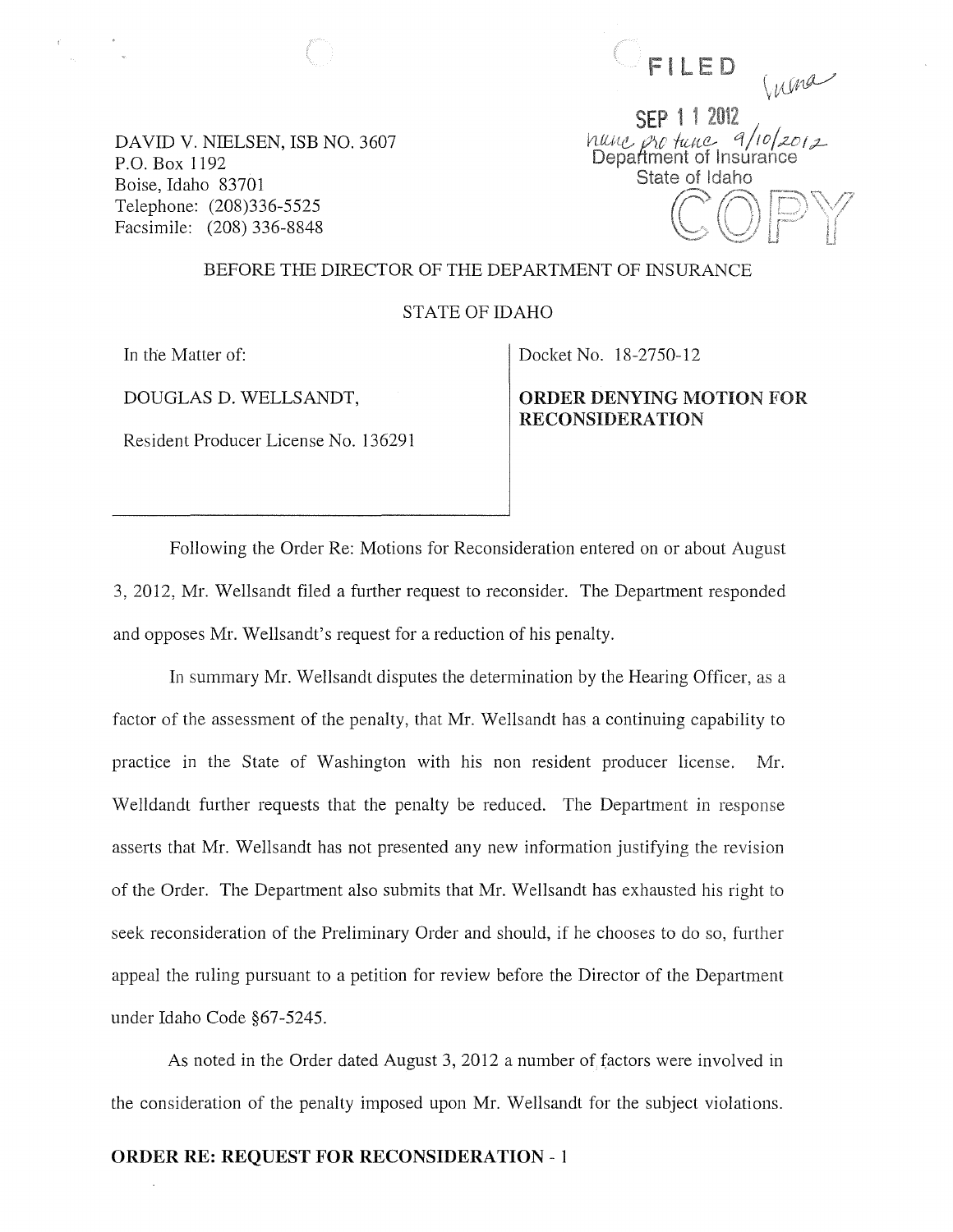While Mr. Wellsandt now contends that he will be unable to continue his business practice in the State of Washington, this factor alone is not determinative as to the nature of penalties imposed. Those matters as discussed in the original Order dated July 5 and the subsequent Order dated August 3 continue to weigh in favor of imposing both monetary penalties and a suspension of Mr. Wellsandt's license. Mr. Wellsandt's recent request for further reconsideration has not presented sufficient new grounds to warrant any further modification of the penalties as listed in the Preliminary Order dated August 3,2012.

Of additional note, pursuant to the provisions of the Idaho Administrative Procedures Act, Idaho Code §67-5201, et seq. further action on this Preliminary Order is limited. The Hearing Officer agrees with the Department that Mr. Wellsandt has exhausted his right to seek further reconsideration of the Preliminary Order(s) before this Hearing Officer. Any further steps taken shall be pursuant to the provisions of Idaho Code §67-5201, et seq.

IT IS SO ORDERED.

#### NOTIFICATION OF RIGHTS

This is a preliminary order of the Hearing Officer. It can and will become final without further notice unless any party appeals to the Director for the Department of Insurance (or the designee of the Director).

Within fourteen (14) days after the service date of this denial of a petition for reconsideration any party may in writing appeal or take exception and file briefs in support of the party's position on any issue in the proceeding to the Director of the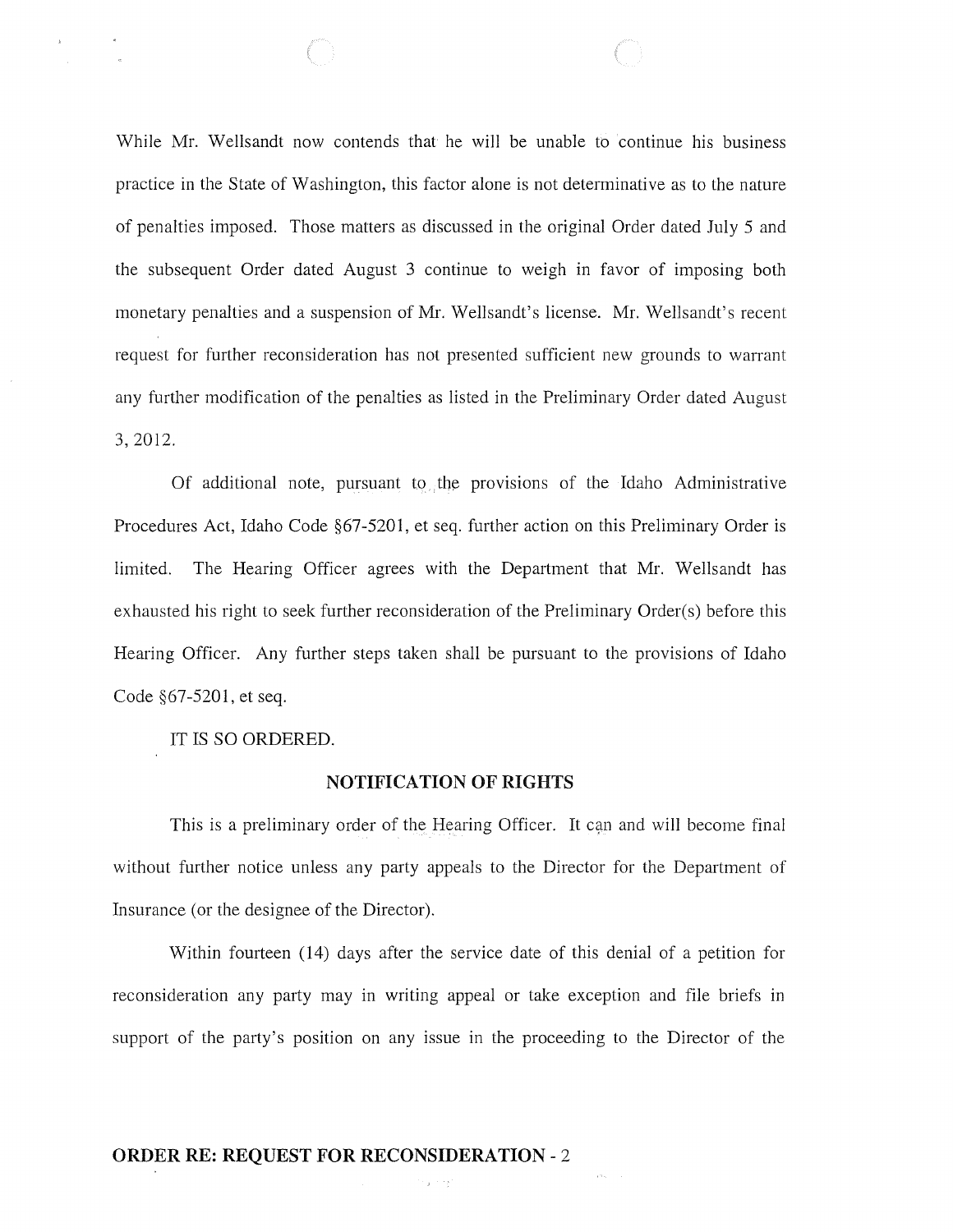Department of Insurance (or the designee of the Director.) Otherwise, this preliminary order will become a final order of the Department of Insurance.

If any party appeals or takes exception opposing parties shall have twenty-one (21) days to respond to any party's appeal within the Department of Insurance. Written briefs in support of or taking exception to the preliminary order(s) shall be filed with the Director of the Department of Insurance (or the designee of the Director). The Director may review the preliminary order(s) on his own motion.

If the Director of the Department of Insurance (or his designee) grants a petition to review the preliminary order(s), the Director (or his designee) will allow all parties an opportunity to file briefs in support of or taking exception to the preliminary order(s) and may schedule oral argument in the matter before issuing a final order. The Director (or his designee) will issue a final order within fifty-six (56) days of receipt of the written briefs or oral argument, whichever is later, unless waived by the parties for good cause shown. The Director (or his designee) may remand the matter for further evidentiary hearings if further factual development of the record is necessary before issuing a final order.

Pursuant to Idaho Code §§ 67-5270 and 67-5272, if the preliminary order(s) becomes final, any party aggrieved by the final order or orders previously issued in this case may appeal the final order and all previously issued orders in this case to district court by filing a petition in the district court of the county in which: (1) the hearing was held, (2) the final agency action was taken, (3) the party seeking review of the order resides, or operates its principal place of business in Idaho, or (4) the real property or personal property that was the subject of the Department's action is located.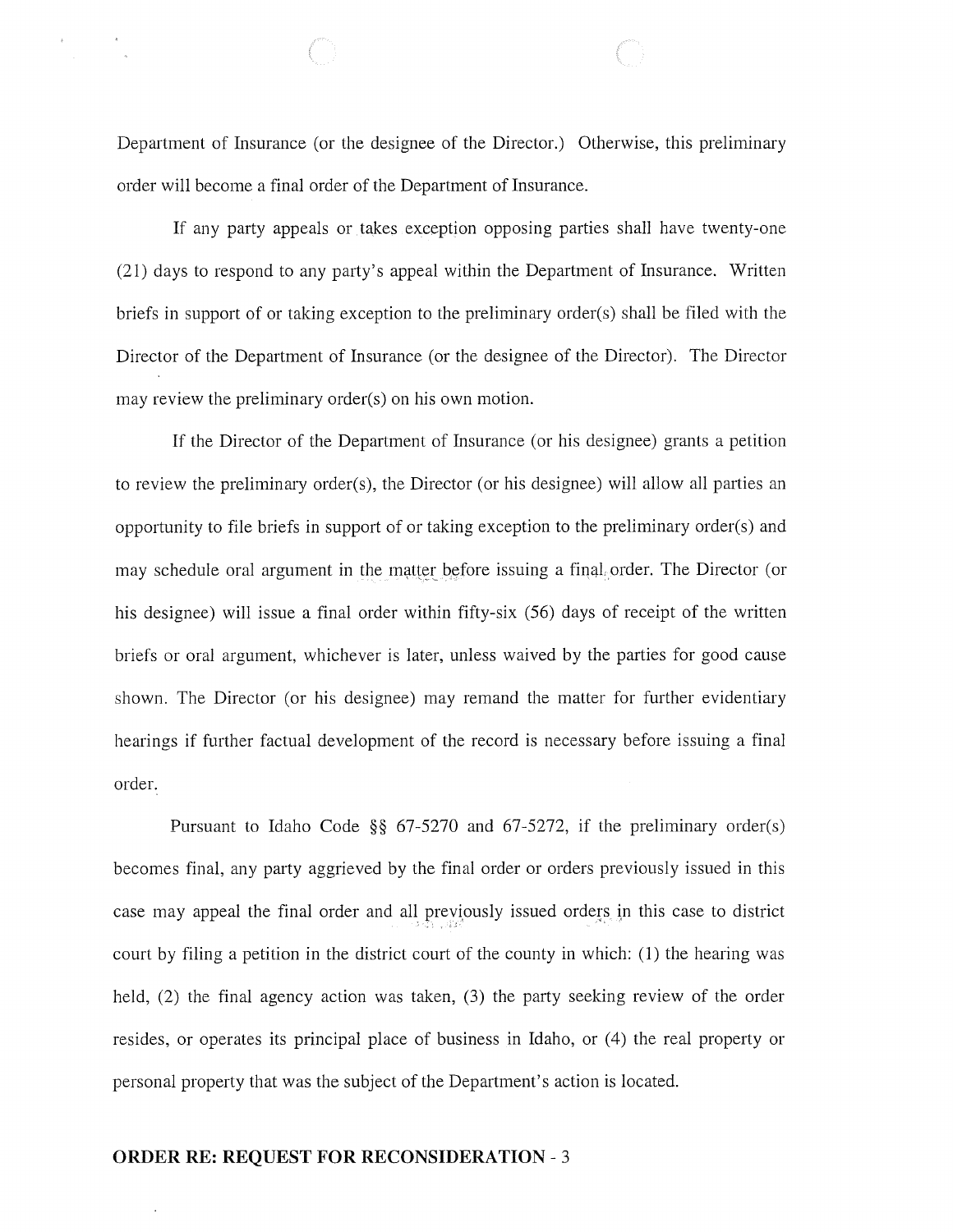This appeal must be filed within twenty-eight (28) days of the preliminary order(s) becoming final. *See* Idaho Code § 67-5273. The fling of an appeal to district court does not itself stay the effectiveness or enforcement of the order under appeal. DATED this  $\frac{100}{4}$  day of September, 2012.

 $\label{eq:1} \left\langle \left\langle \mathbf{v}_{\mathrm{c}}\right\rangle \right\rangle =\left\langle \mathbf{v}_{\mathrm{c}}\right\rangle \left\langle \mathbf{v}_{\mathrm{c}}\right\rangle \left\langle \mathbf{v}_{\mathrm{c}}\right\rangle \left\langle \mathbf{v}_{\mathrm{c}}\right\rangle \left\langle \mathbf{v}_{\mathrm{c}}\right\rangle \left\langle \mathbf{v}_{\mathrm{c}}\right\rangle \left\langle \mathbf{v}_{\mathrm{c}}\right\rangle \left\langle \mathbf{v}_{\mathrm{c}}\right\rangle \left\langle \mathbf{v}_{\mathrm{c}}\right\rangle \left\langle \mathbf{v}_{\mathrm{c$ 

By: <u>Lowe</u>

Hearing Officer

## **ORDER RE: REQUEST FOR RECONSIDERATION** - 4

 $\bar{z}$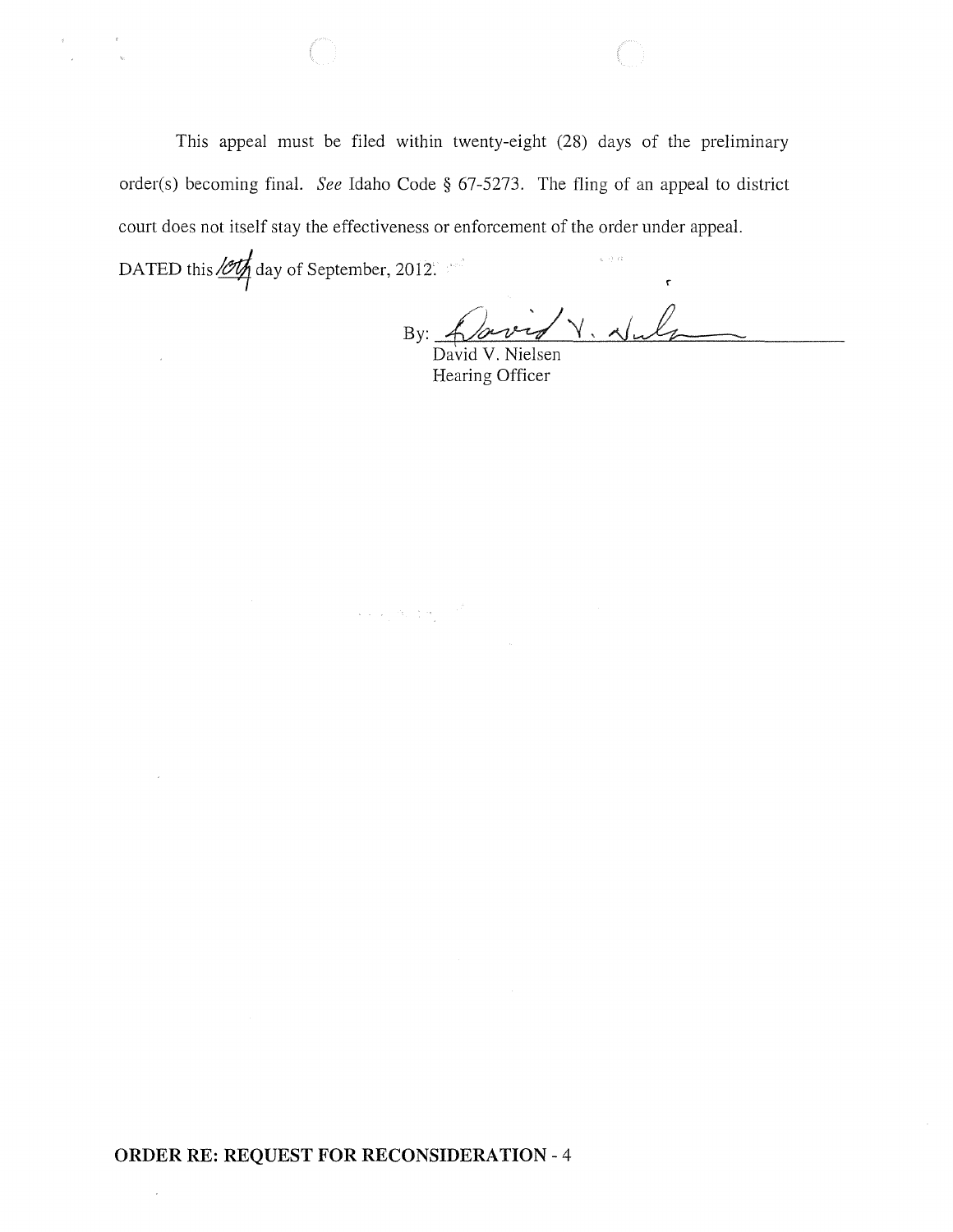## **CERTIFICATE OF SERVICE**

 $\label{eq:2.1} \rho^{\alpha\beta} = \gamma^{\alpha\beta} = \gamma^{\alpha\beta} = \Psi$  $\mathcal{L}_{\mathcal{L}}$  , and  $\mathcal{L}_{\mathcal{L}}$ 

 $\sim 10$ 

 $\sim$ 

 $\sim$  .

I HEREBY CERTIFY that on this  $\sqrt{\frac{df}{dx}}$  day of September, 2012, I served a true and correct copy of the foregoing by delivering the same to each of the following party, by the method indicated below, addressed as follows:

| Richard B. Burleigh,<br>Deputy Attorney General<br>Idaho Department of Insurance<br>700 W. State Street<br>P.O. Box 83720<br>Boise, ID 83720-0043 | 卤U.S. Mail<br>$\Box$ Hand-Delivered<br>$\Box$ Overnight mail<br>$\Box$ Facsimile |
|---------------------------------------------------------------------------------------------------------------------------------------------------|----------------------------------------------------------------------------------|
| Douglas D. Wellsandt<br>6752 Snowberry Street<br>Dalton Gardens, ID 83815                                                                         | U.S. Mail<br>$\Box$ Hand-Delivered<br>$\Box$ Overnight mail<br>$\Box$ Facsimile  |

Vival

David V. Nielsen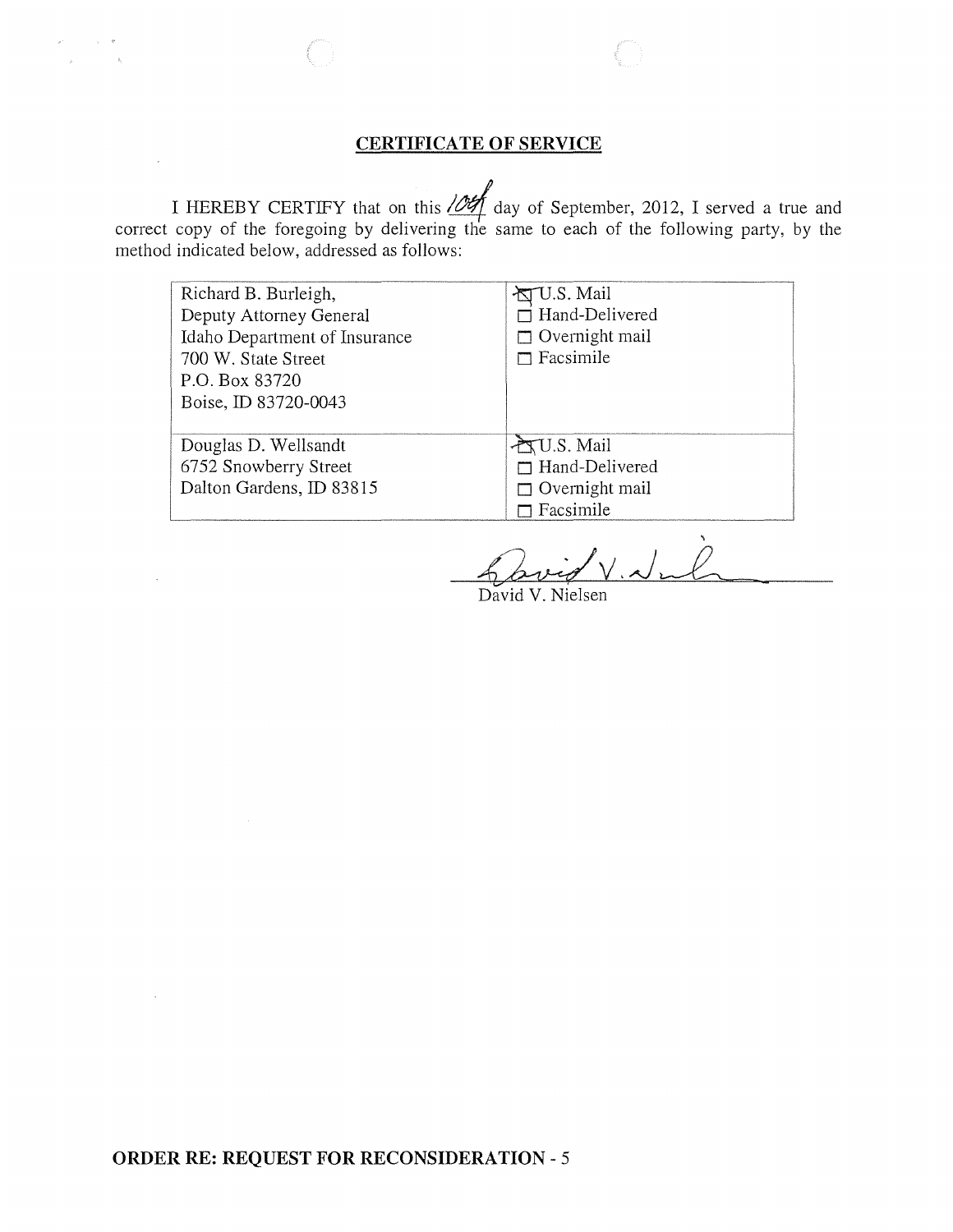DAVID V. NIELSEN, ISB NO. 3607 P.O. Box 1192 Boise, Idaho 83701 Telephone: (208)336-5525 Facsimile: (208) 336-8848

FILET **AUG D'S 2012** Department of Insurance

BEFORE THE DIRECTOR OF THE DEPARTMENT OF INSURANCE

STATE OF IDAHO

In the Matter of:

 $\frac{d}{dt}$  ,

DOUGLAS D. WELLSANDT,

Resident Producer License No. 136291

Docket No. 18-2750-12

State of Idaho

nunc protein

**ORDER RE: MOTIONS FOR RECONSIDERA TION** 

I.

The Findings of Fact, Conclusions of Law and Preliminary Order (hereinafter Preliminary Order) in this matter were issued on July 6, 2012. On or about July 16, 2012 the Department of Insurance filed a Motion for Reconsideration and a Memorandum in Support. On or about July 20,2012, Mr. Wellsandt similarly filed a Motion for Reconsideration. On July 24, the Department filed a Response to Mr. Wellsandt's Motion. Based upon the arguments presented and matters reviewed the Department of Insurance's Motion for Reconsideration is Denied in part and Granted in part; Mr. Wellsandt's Motion for Reconsideration is Denied in part and Granted in part.

**II.** 

The Department initially requests that the Preliminary Order be reconsidered to increase the penalty imposed against Mr. Wellsandt, in particular to revoke his resident producer license rather than impose a six month suspension. The Department raises several grounds in support of this request including the number of subject violations which occurred and the interest of the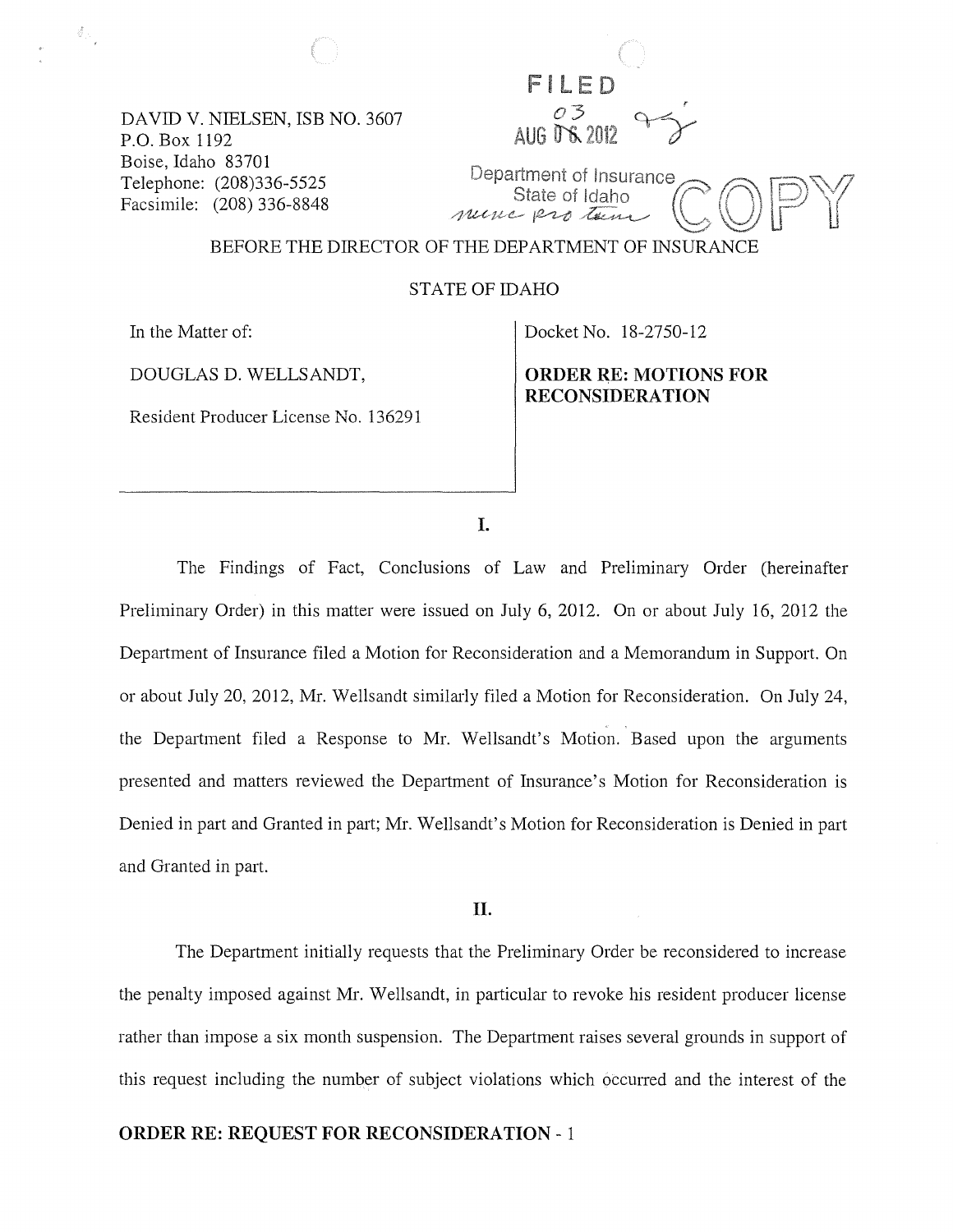State of Idaho to protect citizens and ensure that resident producers follow Idaho law in the performance of their licensed duties.

Conversely, Mr. Wellsandt requests that the imposed monetary penalties be reduced based upon the fact that he was previously sanctioned by the State of Washington with both a monetary penalty and license suspension. As a result of these penalties Mr. Wellsandt further asserts that he has been unable to maintain his practice and continue to generate income. Additionally, Mr. Wellsandt still has outstanding obligations to repay commissions to Allianz (the issuing company) for policies which were rescinded as a consequence of his actions. Mr. Wellsandt also requests that any suspension of his license would start retroactive from the original renewal date of his license, namely February of 2012.

The Department's response to Mr. Wellsandt's Motion asserts that reduction of the monetary penalty should be rejected but that the Department would not be opposed to having a portion of the penalty be suspended. The Department objects to the request of a retroactive application of the time of the license suspension noting that Mr. Wellsandt was permitted to continue to engage in the business of insurance while his license renewal application was pending and prior to the formal suspension.

#### **III.**

The penalty imposed upon Mr. Wellsaqdt was the result of the consideration of a number of factors (although not specifically discussed in the original Preliminary Order). This included the underlying nature of the subject acts, the perceived intent of the acts involved, exculpatory considerations, the consequence or the effect of the violations including the ultimate impact to policy holders, the number of violations, and the interests of both the State and the citizens of Idaho.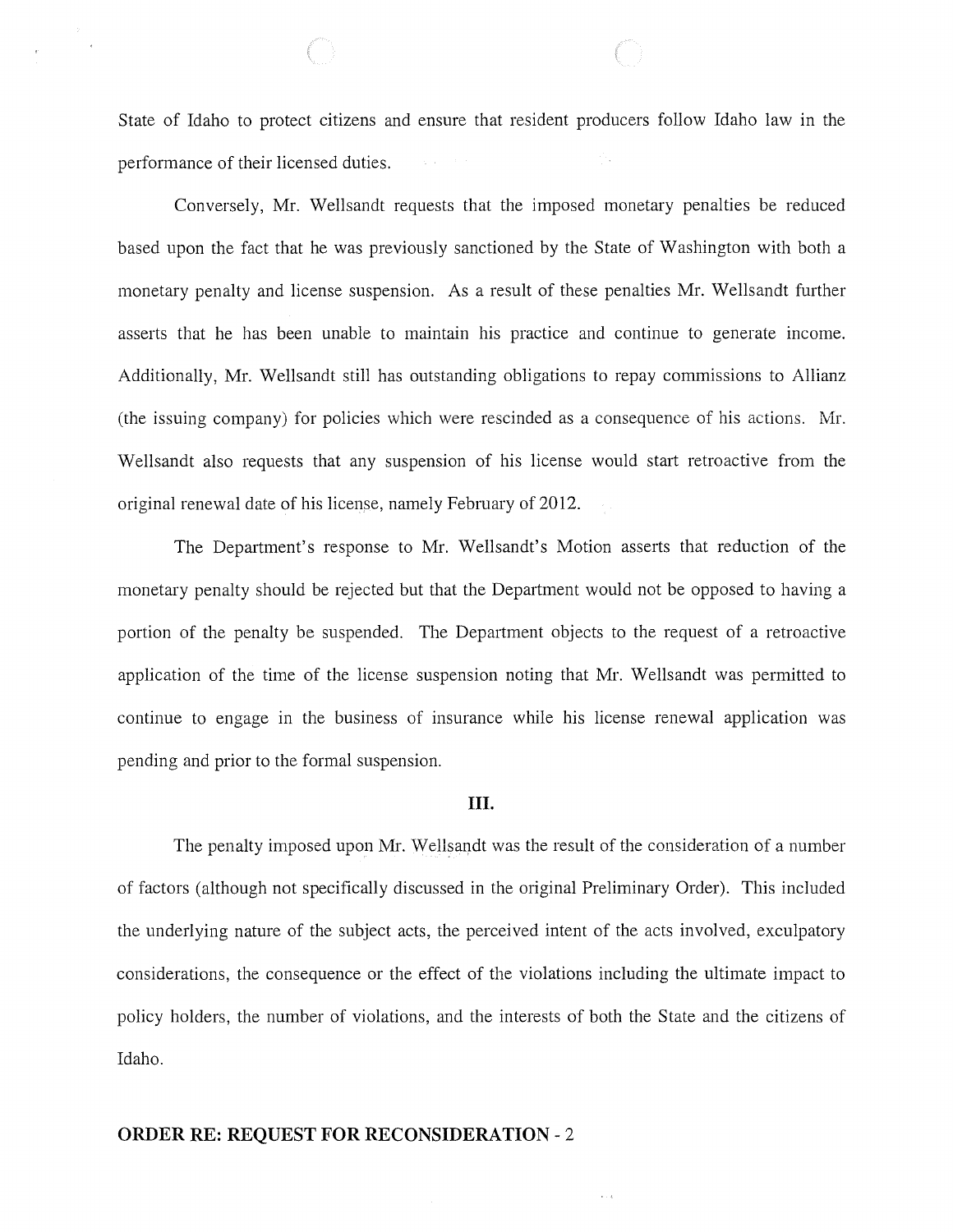As a general proposition, an inherent purpose of imposing punishment/penalties for violation of regulations of the subject type is deterrence of both the individual committing the violation from repeating his actions and the deterrence of other persons from committing similar acts.

**In** determining the sanctions to impose, the severity of any penalty is not simply a matter of numbers, that is the total of violations found to have occurred.

Of further note is the question of proportionality, the degree of subject harm compared to the ultimate effect or weight of the sanction. Mr. Wellsandt did previously suffer the consequence of the sanctions from the State of Washington as well as having the issuing company, Allianz, terminate their contract with him as a result of these activities.

An additional factor involved here is the capability of Mr. Wellsandt to continue his business practice based upon his state of Washington non resident producer license.

The violations at issue are divided into two categories. The first category is the failure of Mr. Wellsandt to report the disciplinary actions undertaken by the State of Washington when filing his license renewal application in the State of Idaho. The second category is that concerning the falsification of information on policy materials for Washington residents.

The violation concerning the failure to report does not appear from the record to have been a deliberate attempt to conceal. Hearing Transcript, p. 62; 11. 2-13 (hereinafter Hrg. Tr. pg/ln.); Department of Insurance Exhibit 6, p. 14. Also of note is the relative short time frame from the date of the Washington action and the filing of the renewal application with the State of Idaho. While on the one hand this could be viewed as a rationale to have caused greater awareness on the part of Mr. Wellsandt when filling out the Idaho renewal form, the overall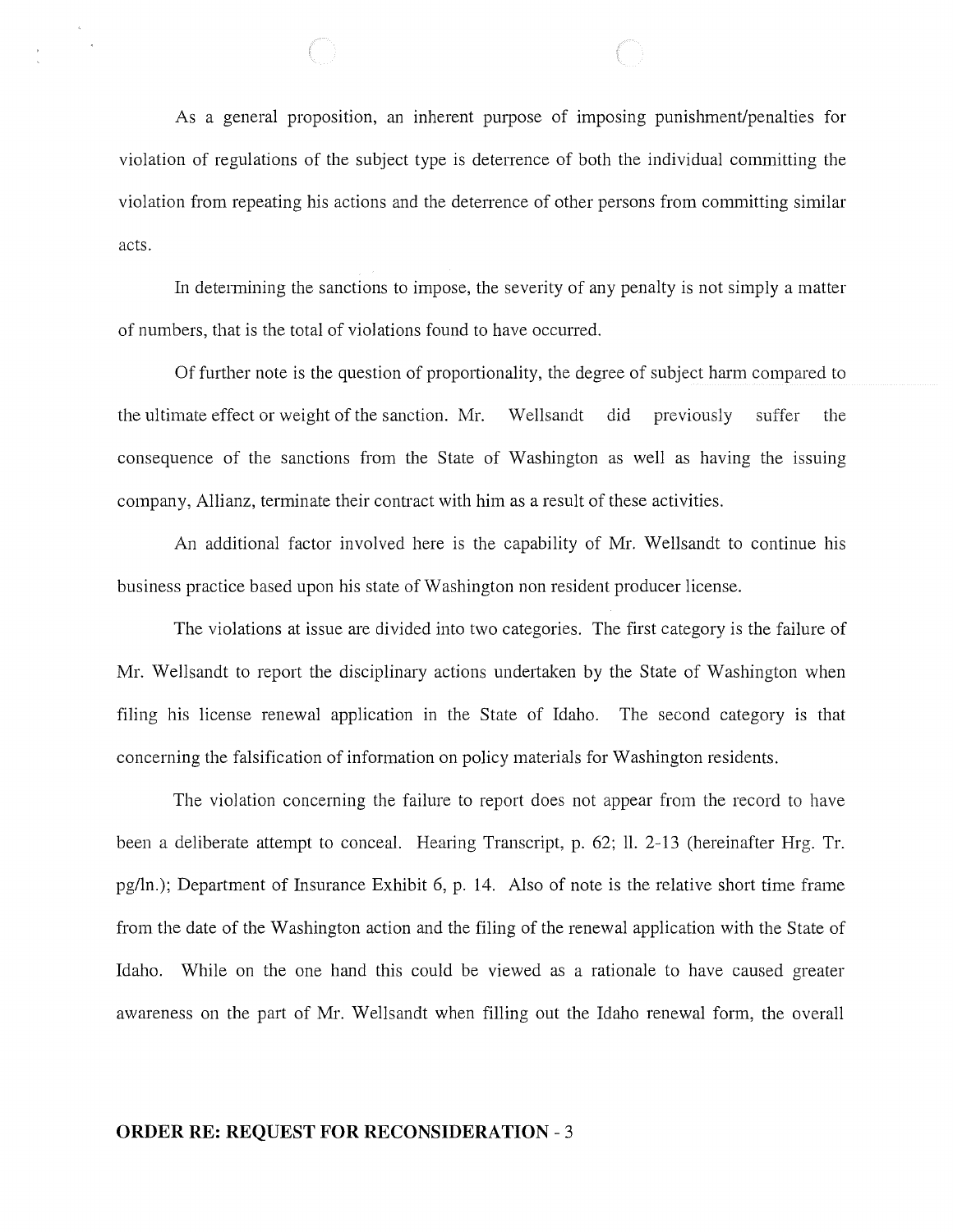context of the activity in light of the course of events does not warrant an increase in the penalty imposed.

 $\bar{z}$ 

The second category of violations do, however, after further consideration merit a modification of the penalty previously imposed.

A number of matters are involved. The Department in briefing notes the interest of the State in ensuring that producers do not violate applicable regulatory procedures and statutory provisions. Protection of consumers and Idaho citizens is of notable importance. The purpose of applying guidelines imposed by Idaho law is clearly to protect Idaho citizens and ensure that the regulatory standards are followed.

Mr. Wellsandt asserted in his defense that potential confusion existed over the capability of an Idaho policy to be issued to a Washington resident and in turn the proper mechanics of signing and policy issuance. At hearing it was claimed that the carrier did not provide clear guidance in these matters. Hrg. Tr. 30111-24.

While cross border practices with regulatory requirements for multiple jurisdictions impose additional burdens on insurance producers, it is apparent that the choice to engage in a multi jurisdiction practice would mandate a corresponding greater scrutiny to adhere to the regulatory requirements. An Idaho Resident Producer is responsible for knowing the applicable provisions of the Idaho Code and following requirements imposed by the Department of Insurance.

Potential confusion from the instructions provided by the carrier or a claimed misunderstanding of the regulatory provisions also does not justify the use of known false information. Upon reconsideration, of significant note, is the pattern of activities here with the submission of multiple applications and the, underlying intent, to improperly obtain a policy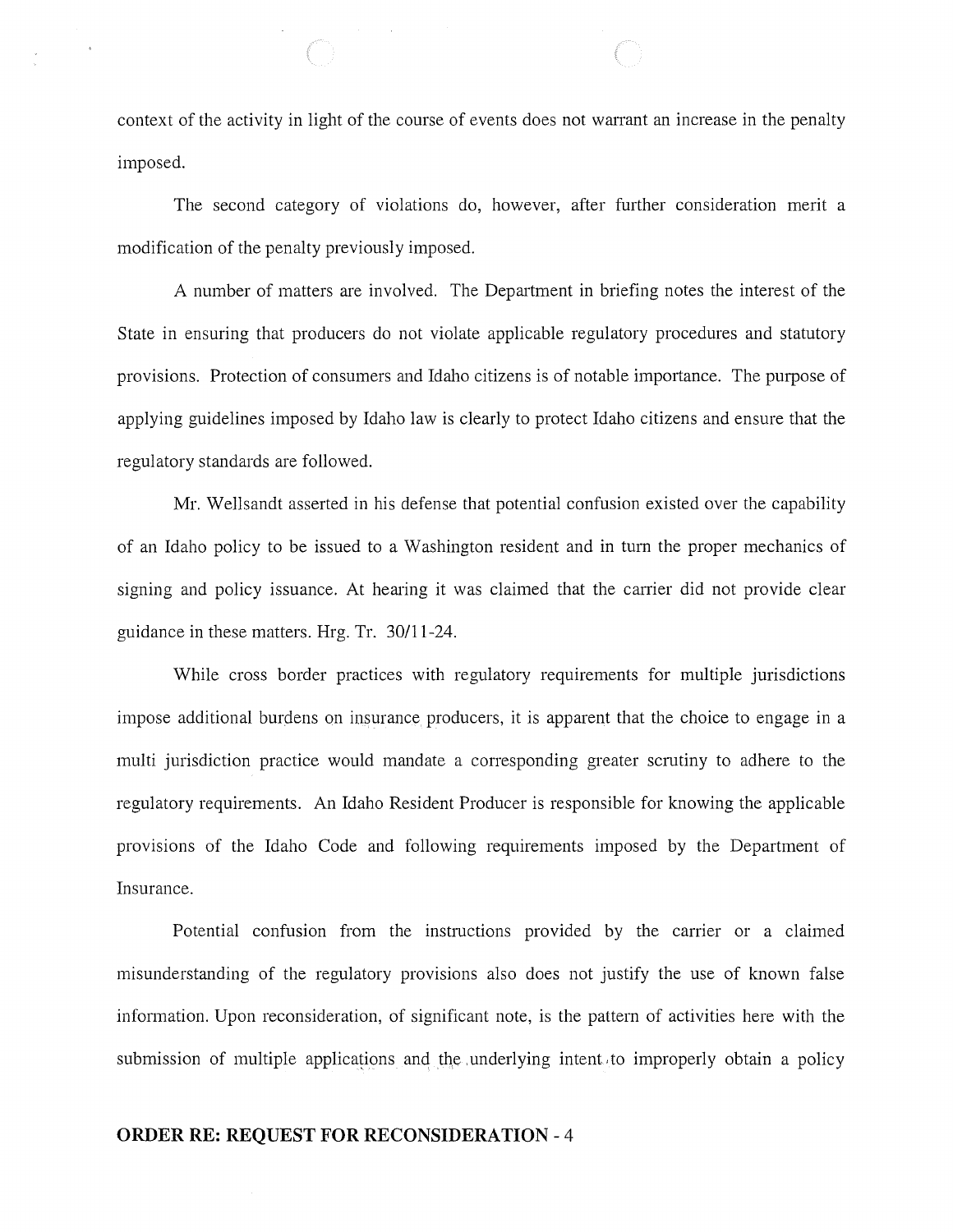benefit which otherwise would not have been available to the applicants. It was clear that false application information was deliberately submitted.

A determinative factor here though in suspending rather than revoking Mr. Wellsandt's license is the fact that the subject policy holders were residents of Washington and not Idaho, Hrg. Tr. 35/20-25; 36/1-5; 39/1-16. The interest of the State of Washington is viewed as greater in light of the concern over protection of residents of that state.

Of additional note as regards the severity of the sanction, the subject falsification concerned in sum, the location where the policy signatures were obtained. Hrg. Tr. 51/22-25. No other false information, such as the residence of policy applicants was involved. Next, no denial of coverage occurred to the policy holders as the policies were either converted or refunded. Hrg. Tr. 7617-11.

A valid concern exists with potential deterrence as well as the need to mandate regulatory compliance. In modifying the sanction to be imposed, the issue of prevention of future occurrences, combined with the matter of protecting Idaho residents (providing deterrence for similar activities) is balanced against the need to avoid an overly harsh sanction which would deprive Mr. Wellsandt of his livelihood and fail to effectively reform his behavior.

The arguments advanced by the Department upon reconsideration support a modification of the penalty imposed. Mr. Wellsandt's license suspension shall be increased to a period of twelve months.

Monetary fines as provided in the Order dated July 6, 2012 shall remain the same in amount but shall be tempered in part by a partial suspension in payment schedule. Pursuant to Mr. Wellsandt's Motion for Reconsideration and based in part upon the Department's response to that Motion, One-third of the imposed penalty (\$2,000.00 (Two Thousand Dollars) of the total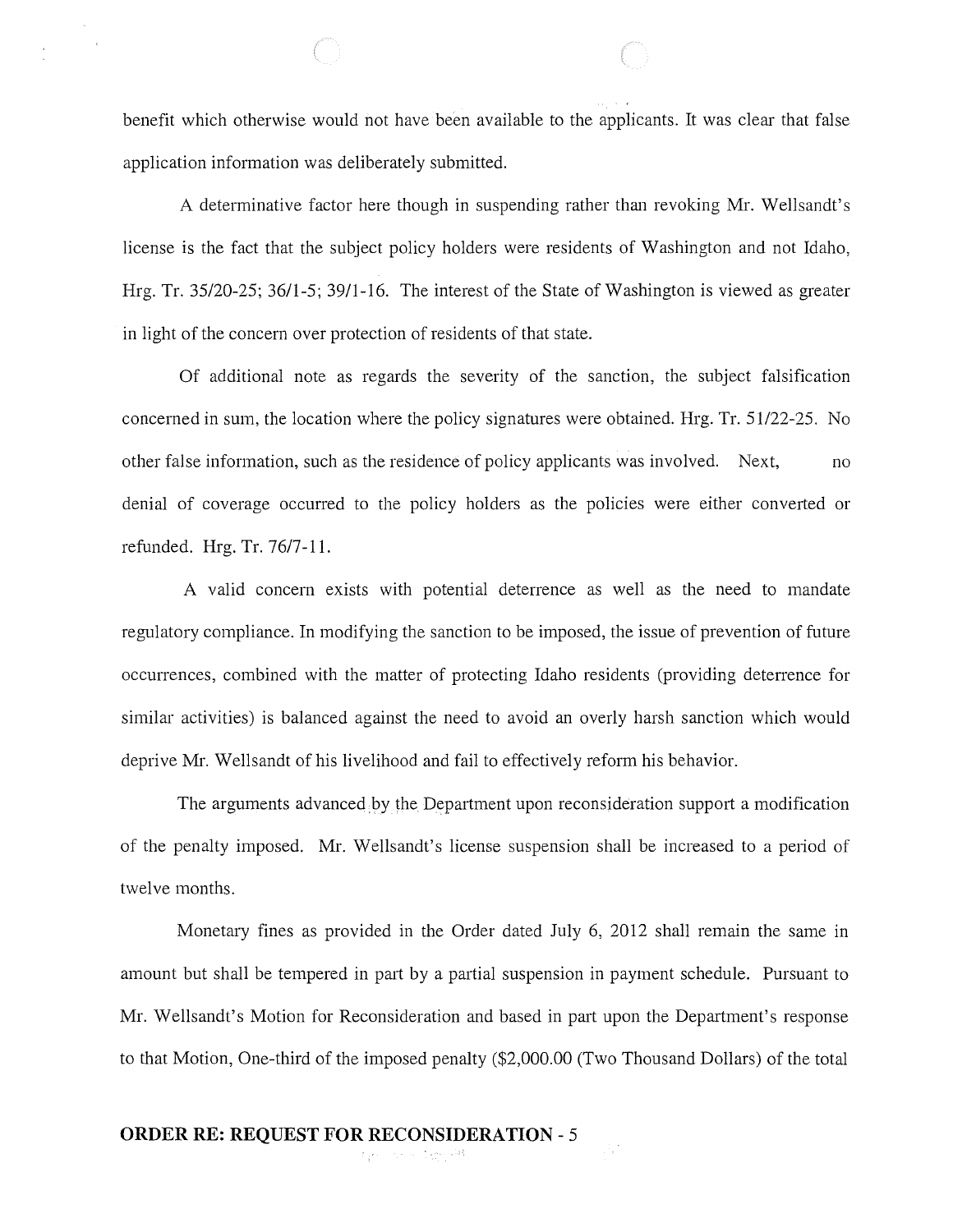\$6,000.00 (Six Thousand Dollars) penalty) shall be suspended until the time following the end of Mr. Wellsandt's license suspension, that is one year from the date the license suspension takes effect.

The effective date of the suspension shall not be back dated as requested by Mr. Wellsandt in his Motion for Reconsideration. The effective date of the suspension shall be from the date pursuant to Idaho Code § 67-5270 and 67-5272 when this Order becomes final.

It is hereby Ordered that the Preliminary Order dated July 6, 2012 shall be modified as follows;

That \$2,000.00 (Two Thousand Dollars) of the monetary fine (which totaled the sum of \$6,000.00 (Six Thousand Dollars)) shall be suspended for one year following the date of the suspension of Mr. Douglas D. Wellsandt's Resident Producer License no. 136291;

That Mr. Douglas D. Wellsandt's Resident Producer License no. 136291 be suspended for the period of twelve months.

It is so Ordered.

#### **NOTIFICATION OF RIGHTS**

This is a preliminary order of the Hearing Officer. It can and will become final without further action of the Department of Insurance unless any party petitions for reconsideration before the Hearing Officer or appeals to the Director for the Department of Insurance (or the designee of the Director). Any party may file a motion for reconsideration of this preliminary order with the Hearing Officer within fourteen (14) days of the service date of this order. The Hearing Officer will dispose of the petition for reconsideration within twenty-one (21) days of its receipt, or the petition will be considered denied by operation of law. *See* Idaho Code §67-5243(3).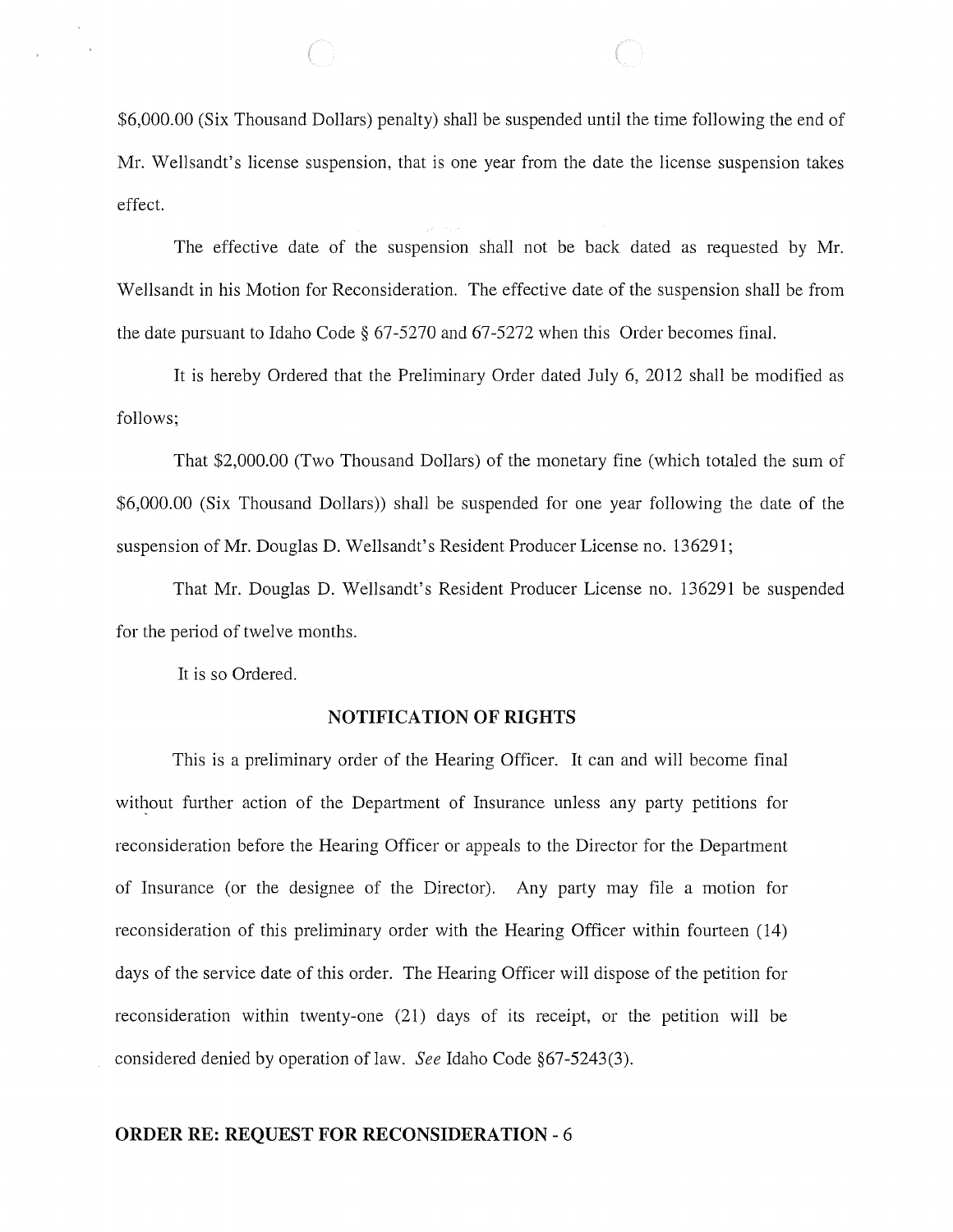Within fourteen (14) days after (a) the service date of this preliminary order, (b) the service date of the denial of a petition for reconsideration of this preliminary order, or (c) the failure within twenty-one (21) days to grant or deny a petition for reconsideration of this preliminary order, any party may in writing appeal or take exception to any part of the preliminary order and file briefs in support of the party's position on any issue in the proceeding to the Director of the Department of Insurance (or the designee of the Director.) Otherwise, this preliminary order will become a final order of the Department of Insurance.

If any party appeals or takes exception to this preliminary order, opposing parties shall have twenty-one (21) days to respond to any party's appeal within the Department of Insurance. Written briefs in support of or taking exception to the preliminary order shall be filed with the Director of the Department of Insurance (or the designee of the Director). The Director may review the preliminary order on his own motion.

If the Director of the Department of Insurance (or his designee) grants a petition to review the preliminary order, the Director (or his designee) will allow all parties an opportunity to file briefs in support of or taking exception to the preliminary order and may schedule oral argument in the matter before issuing a final order. The Director (or his designee) will issue a final order within fifty-six (56) days of receipt of the written briefs or oral argument, whichever is later, unless waived by the parties for good cause shown. The Director (or his designee) may remand the matter for further evidentiary hearings if further factual development of the record is necessary before issuing a final order. And Care Car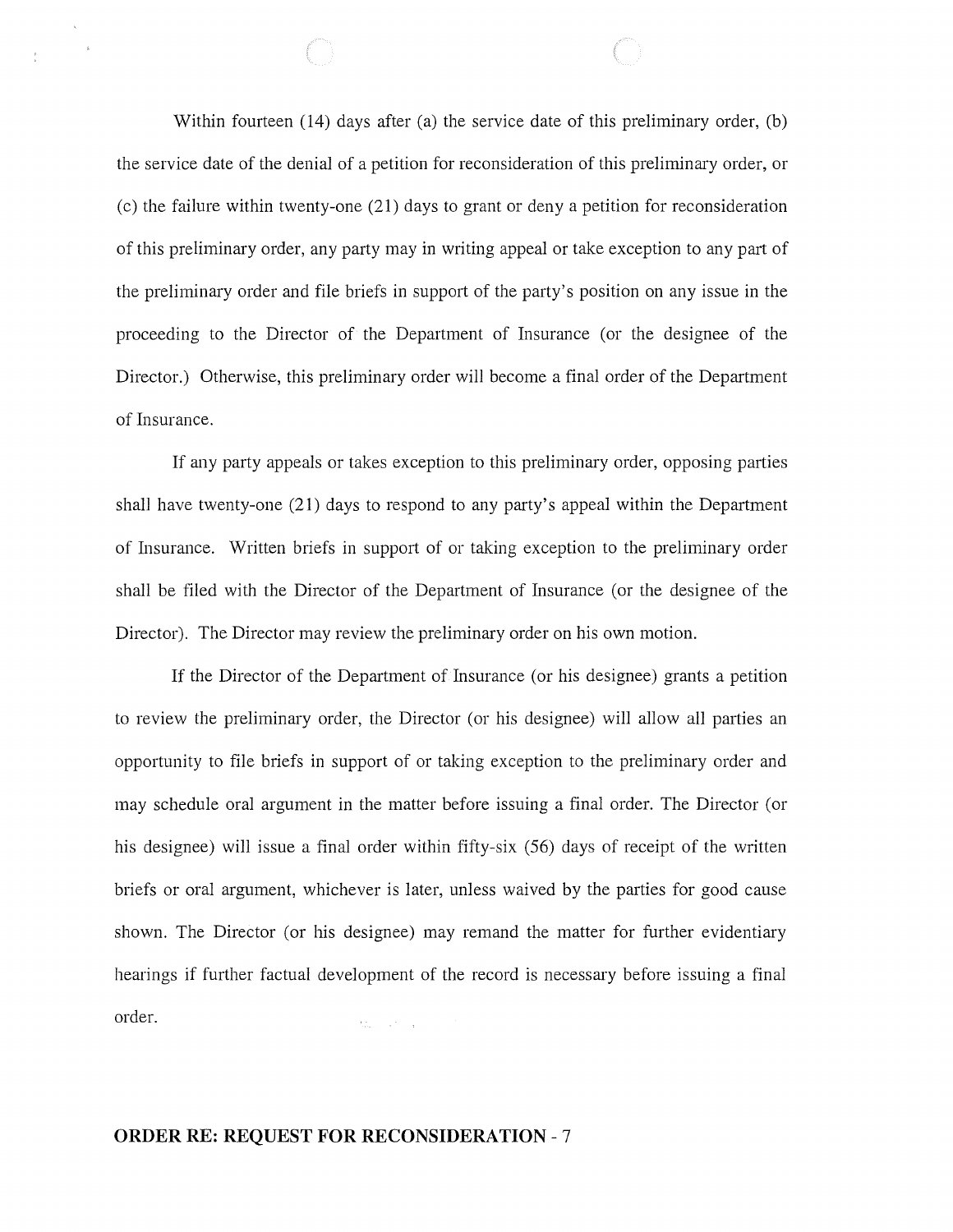Pursuant to Idaho Code §§ 67-5270 and 67-5272, if this order becomes final, any party aggrieved by the final order or orders previously issued in this case may appeal the final order and all previously issued orders in this case to district court by filing a petition in the district court of the county in which: (1) the hearing was held, (2) the final agency action was taken, (3) the party seeking review of the order resides, or operates its principal place of business in Idaho, or (4) the real property or personal property that was the subject of the Department's action is located.

This appeal must be filed within twenty-eight (28) days of this order becoming final. *See* Idaho Code § 67-5273. The fling of an appeal to district court does not itself stay the effectiveness or enforcement of the order under appeal.

DATED this  $\frac{\text{Zy}}{\text{y}}$ day of August, 2012.

By:  $A$ aved  $V$ .  $\n *N*$ 

David V. Nielsen Hearing Officer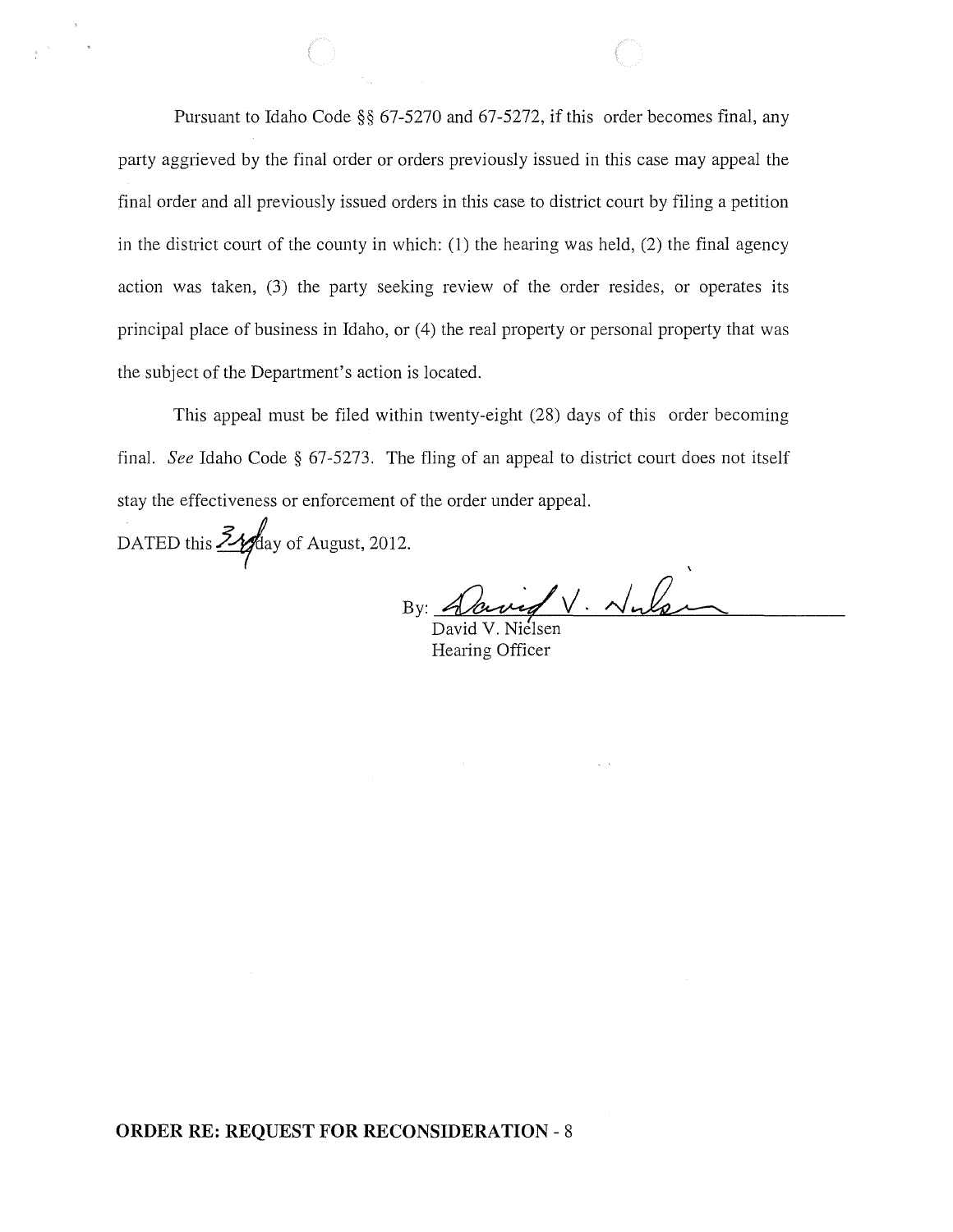# **CERTIFICATE OF SERVICE**

I HEREBY CERTIFY that on this  $\frac{24}{4}$  day of August, 2012, I served a true and correct copy of the foregoing by delivering the same to each of the following party, by the method indicated below, addressed as follows:

| Richard B. Burleigh,          | <b>AU.S. Mail</b>      |
|-------------------------------|------------------------|
| Deputy Attorney General       | $\Box$ Hand-Delivered  |
| Idaho Department of Insurance | $\Box$ Overnight mail  |
| 700 W. State Street           | $\Box$ Facsimile       |
| P.O. Box 83720                |                        |
| Boise, ID 83720-0043          |                        |
|                               |                        |
| Douglas D. Wellsandt          | $\mathbb{R}$ U.S. Mail |
| 6752 Snowberry Street         | $\Box$ Hand-Delivered  |
| Dalton Gardens, ID 83815      | $\Box$ Overnight mail  |
|                               | Facsimile              |

avid V. Nald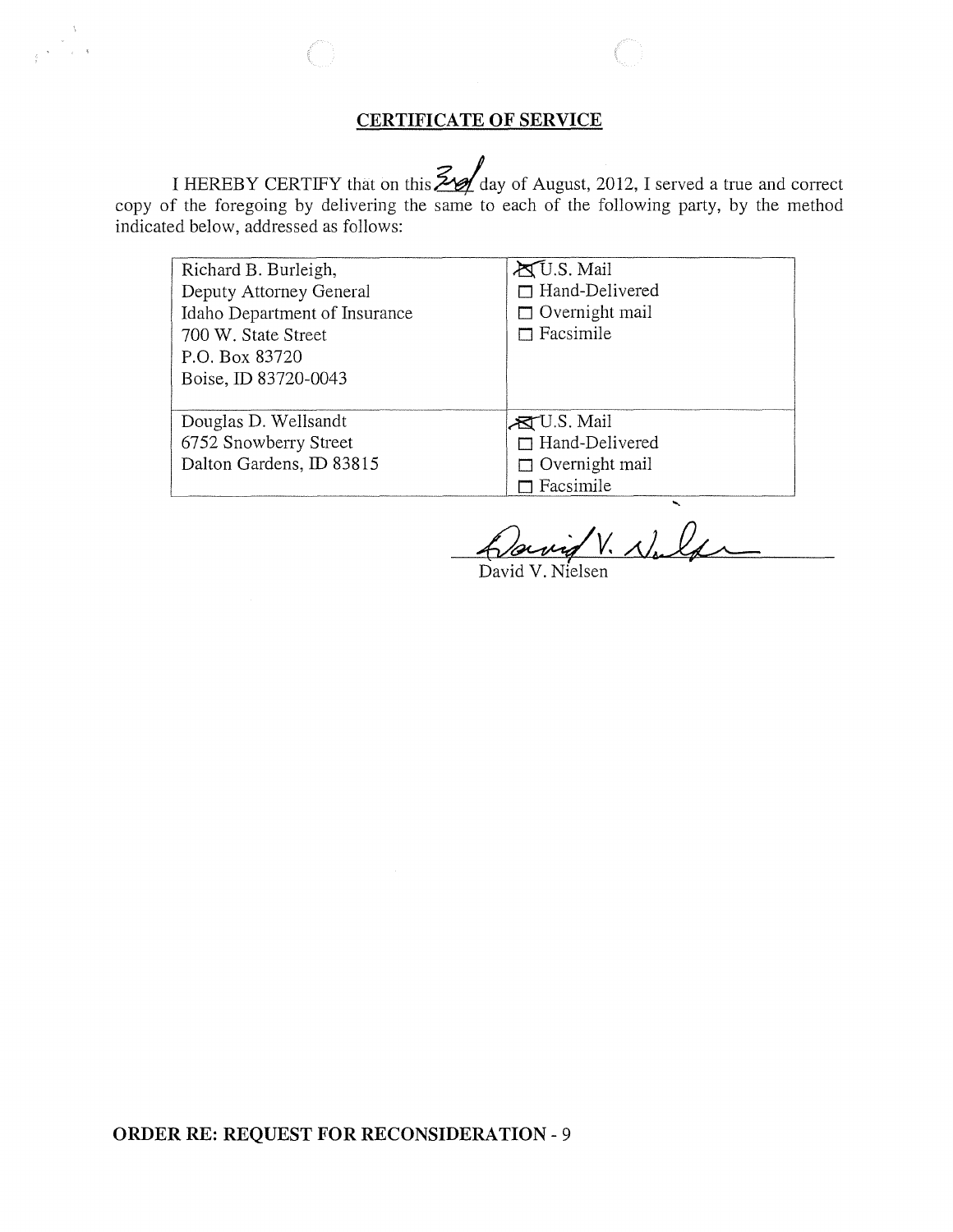FILED

**JUL 09 2012** 

Department of Insurance State of Idaho nune protunc  $7/6/12$ 

DAVID V. NIELSEN, ISB NO. 3607 P.O. Box 1192 Boise, Idaho 83701 Telephone: (208)336-5525 Facsimile: (208) 336-8848

### BEFORE THE DIRECTOR OF THE DEPARTMENT OF INSURANCE

## STATE OF IDAHO

In the Matter of:

DOUGLAS D. WELLSANDT,

Resident Producer License No. 136291

Docket No. 18-2750-12

FINDINGS OF FACT, CONCLUSIONS OF LAW

This mater came before the hearing officer on a evidentiary hearing on June 12, 2012 at 9:30 a.m. Richard B. Burleigh, appeared on behalf of the Department of Insurance. Douglas D. Wellsandt appeared telephonically representing himself.

### FINDINGS OF FACT

### I.

1. Douglas D. Wellsandt held a Resident Producer License No. 136291. Department of Insurance, Exhibits 1 and 3.

2. Mr. Wellsandt in his insurance practice engaged in business in both the States of Idaho and Washington. Hearing Transcript page 17 lines 19-25 (hereinafter Hrg. Tr. pg/ln.).

3. Investigation information provided by Allianz Life Insurance Company of North America ("Allianz") revealed that in the fall of 2010 a concern arose on the part of the AlIianz regarding the accuracy of information provided with certain annuity policies sold by Mr. Wellsandt. In particular Allianz identified a number of policy holders who were residents of the State of Washington but according to application materials had signed and been issued the policies in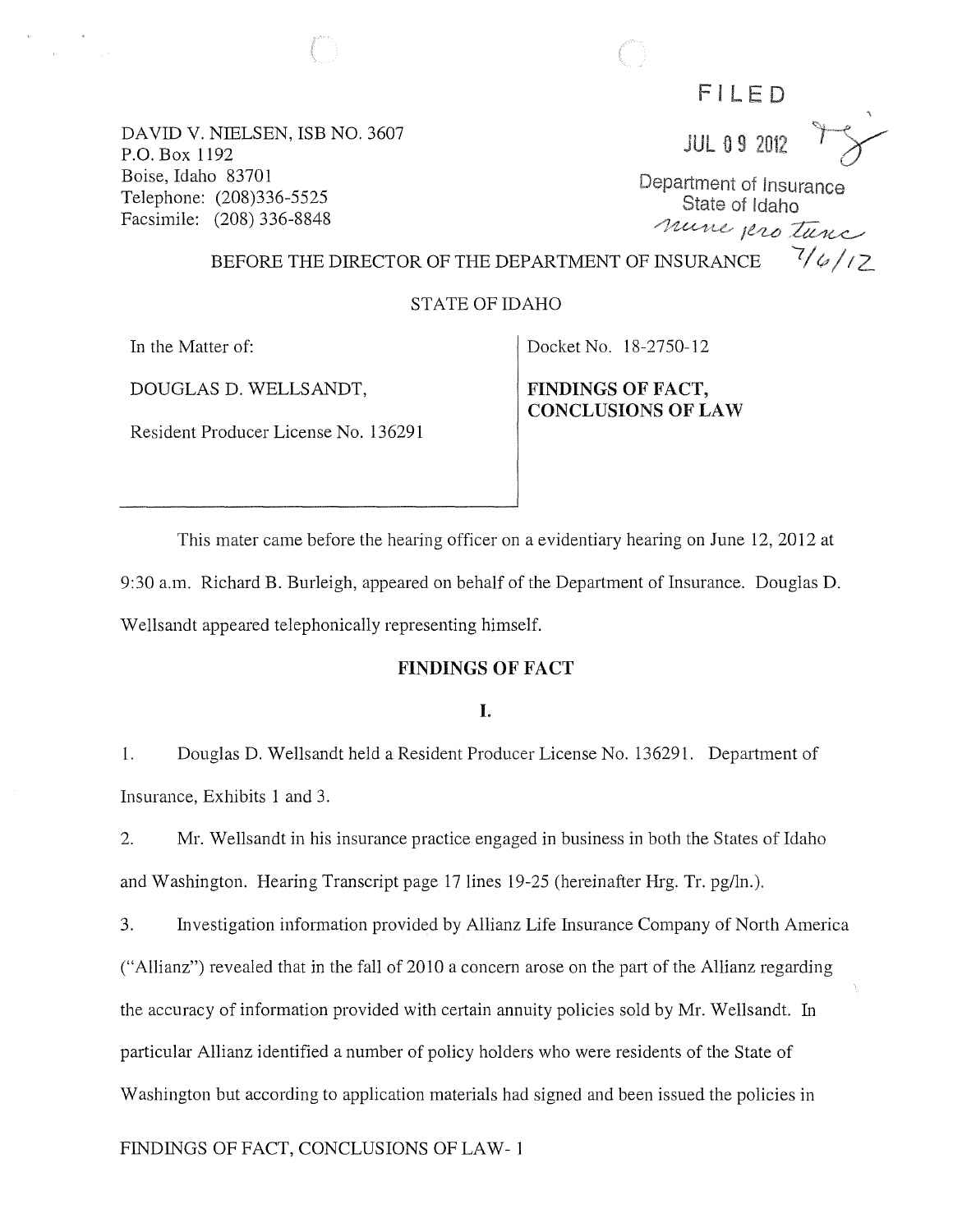Idaho. The Idaho policies had not been approved for issuance in the State of Washington. Department of Insurance, Exhibits 2, 4 and 7.

4. Allianz terminated Mr. Wellsandt's appointment with the company and forwarded the company's investigation materials to the State of Washington Office of Insurance Commissioner. Department of Insurance, Exhibit 7.

5. This information and the subsequent investigation by the State of Washington resulted in an administrative action from the State of Washington, Office of Insurance Commissioner.

Department of Insurance, Exhibits 2 and 4.

6. A Consent Order was entered into by the State of Washington and Mr. Wellsandt. This

Order suspended his Washington Non Resident Producer License and imposed a fine. The

Consent Order was entered into on or about January 16, 2012. Department of Insurance, Exhibit

4. The findings include:

3. Allianz Life forwarded the company's investigation to the OIC which investigation reflected that Mr. Wellsandt had sold 27 Allianz Life annuities that were not approved for sale to Washington residents.

4. Of the 27 Washington residents who purchased nonapproved Allianz Life annuities through Mr. Wellsandt, 13 indicated the application was signed in Idaho but the presentation was made in Washington and the contract delivered in Washington. Five indicated their applications were signed in Washington and that the entire transaction occurred in Washington although the applications all falsely state the place of signature as Idaho.

Id.

 $\mathbf{r}$ 

7. Mr. Wellsandt did not dispute the accuracy of the Findings of Fact and entered into the Consent Order voluntarily. Hrg. Tr. 19/1-8; 66/4-5.

 $\mathcal{L}_{\text{max}} = 100$  M and  $\mathcal{L}_{\text{max}}$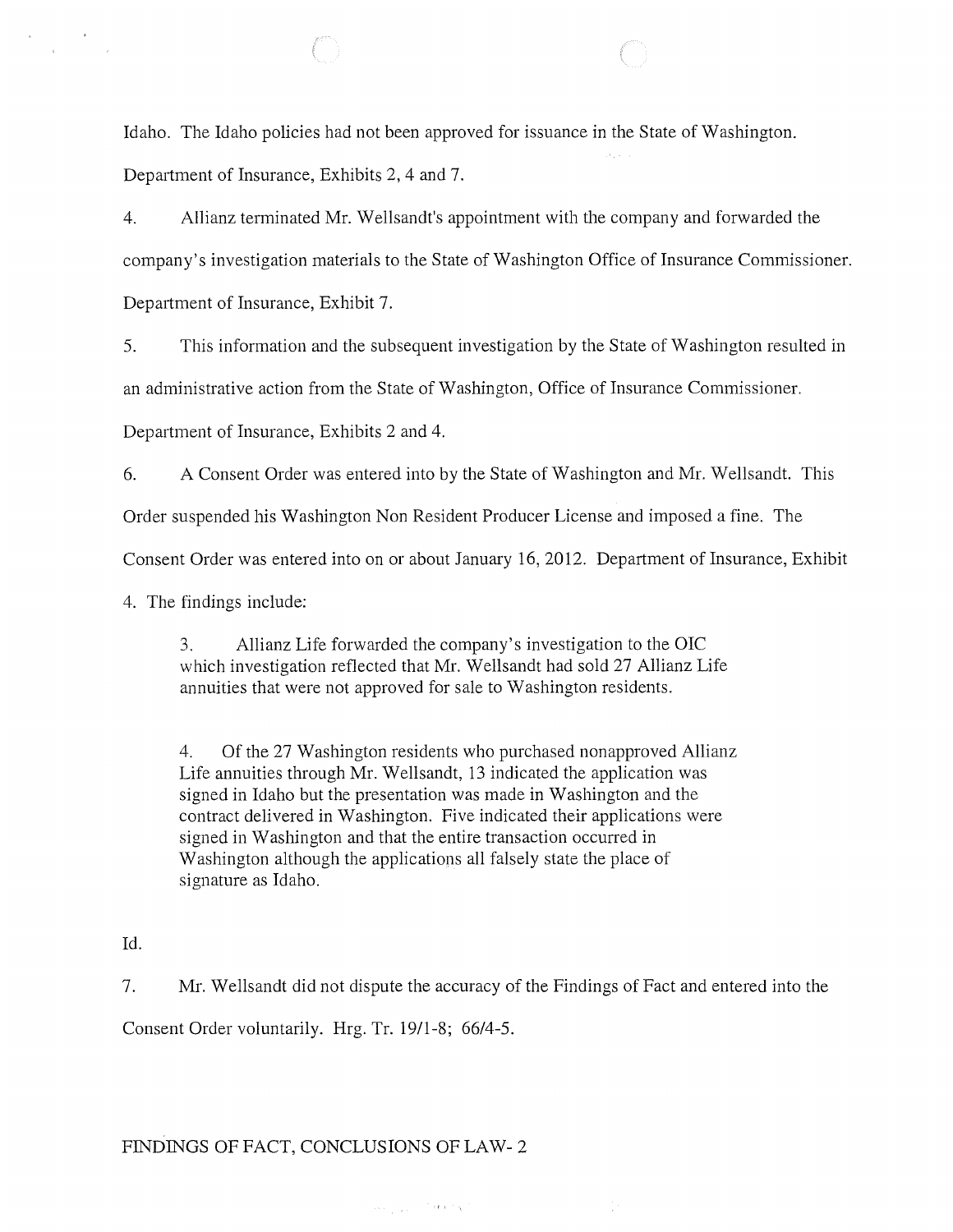8. On February 28,2012 Mr. Wellsandt submitted an online application to the Idaho Department of Insurance for renewal of his producer license. Department of Insurance, Exhibits 1 and 3.

9. A question on the Idaho Application form asked "have you been named or involved as a party in an administrative proceeding.....?" In response to that inquiry Mr. Wellsandt answered "no". Department of Insurance, Exhibit 1.

10. Further, prior to his application for renewal of his license in Idaho, Mr. Wellsandt did not directly report to the Idaho Department of Insurance the fact that he had entered into a Consent Order with the State of Washington Office of Insurance Commissioner. Hrg. Tr. 17122; 1115-11; 13/5-8.

11. The Idaho Department of Insurance filed a verified Complaint and Notice of Right to Hearing against Mr. Wellsandt raising a number of grounds and seeks to revoke Mr. Wellsandt's Resident Producer License and to impose administrative penalties against him.

12.. Mr. Wellsandt raised contest and requested a hearing on his matter.

#### CONCLUSIONS OF LAW

1. Idaho Code § 41-1016(1) provides the Director of the Department of Insurance the authority to impose a penalty for the violation of this provision and the capability to deny an applicant's request for a producer license (or renewal of that license) based upon the following:

(a) Providing incorrect, misleading, incomplete or materially untrue information in the license application;

(b) Violating any provision of Title 41, Idaho Code, department rule, subpoena or order of the director or of another state's insurance director; ...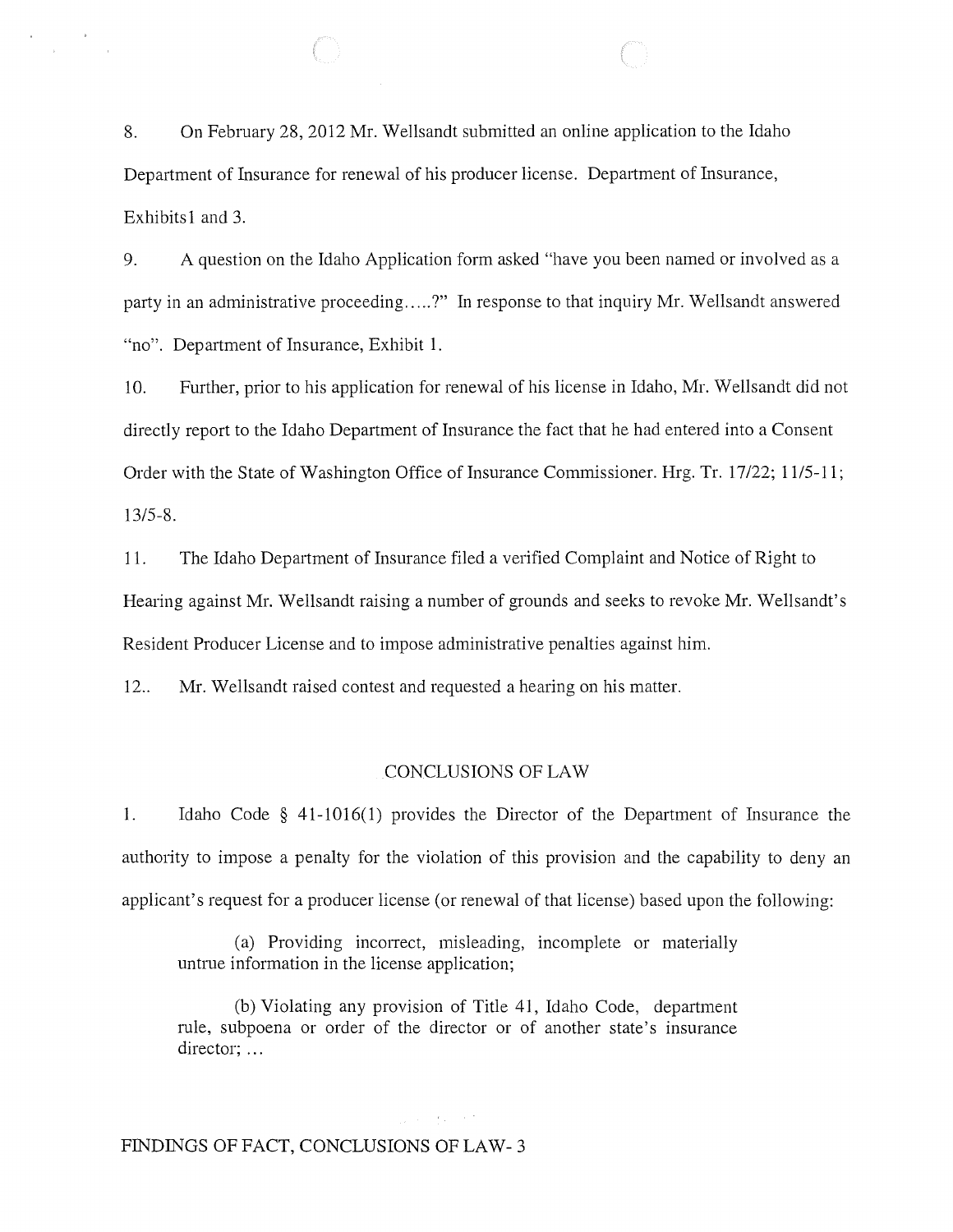(e) Misrepresenting the terms of an actual or proposed insurance contract or application for insurance or misrepresenting any fact material to any insurance transaction or proposed transaction; ...

(h) Using fraudulent, coercive or dishonest practices, or demonstrating incompetence, untrustworthiness or financial irresponsibility, or being a source of injury and loss to the public or others, in the conduct of business in this state or elsewhere; ...

2. Additionally, pursuant to Idaho Code § 41-1021(1) a requirement exists where:

A producer shall report to the director any administrative action taken against the producer in another jurisdiction or by another governmental agency within thirty (30) days of the final disposition of the matter. This report shall include a copy of the order, consent order or other relevant legal documents.

3. Idaho Code  $\S$  41-293(1)(c) and (e) provide as follows:

 $\frac{1}{3}$ 

41-293. INSURANCE FRAUD. Insurance fraud includes:

(c) Any person who, with intent to defraud or deceive, presents or causes to be presented to or by an insurer, a producer, practitioner or other person, a false or altered statement material to an insurance transaction;

(e) Any practitioner or other person who willfully submits a false or altered statement, with the intent of deceiving an insurer or other person in connection with an insurance transaction or claim;

4. The Department raises six counts against Mr. Wellsandt. These counts concern the

above-referenced code sections. In summary the claims are as follows:

Count 1- a violation of Idaho Code § 41-1016(1)(a) by failing to report the Washington

Consent Order on his Idaho renewal application;

Count 2 - violations of Idaho Code § 41-1016(1)(b) and § 41-1021(1) by his failure to

report to the Idaho Department of Insurance the issuance of the Washington Consent Order;

 $\mathcal{L}_{\infty}$  .

Count 3 - violations of Idaho Code  $\S$ § 41-1016(1)(b) and 41-293(1)(c) in the use of false

 $\tilde{f}$  :  $\tilde{\chi}$ 

statements regarding insurance policy application materials;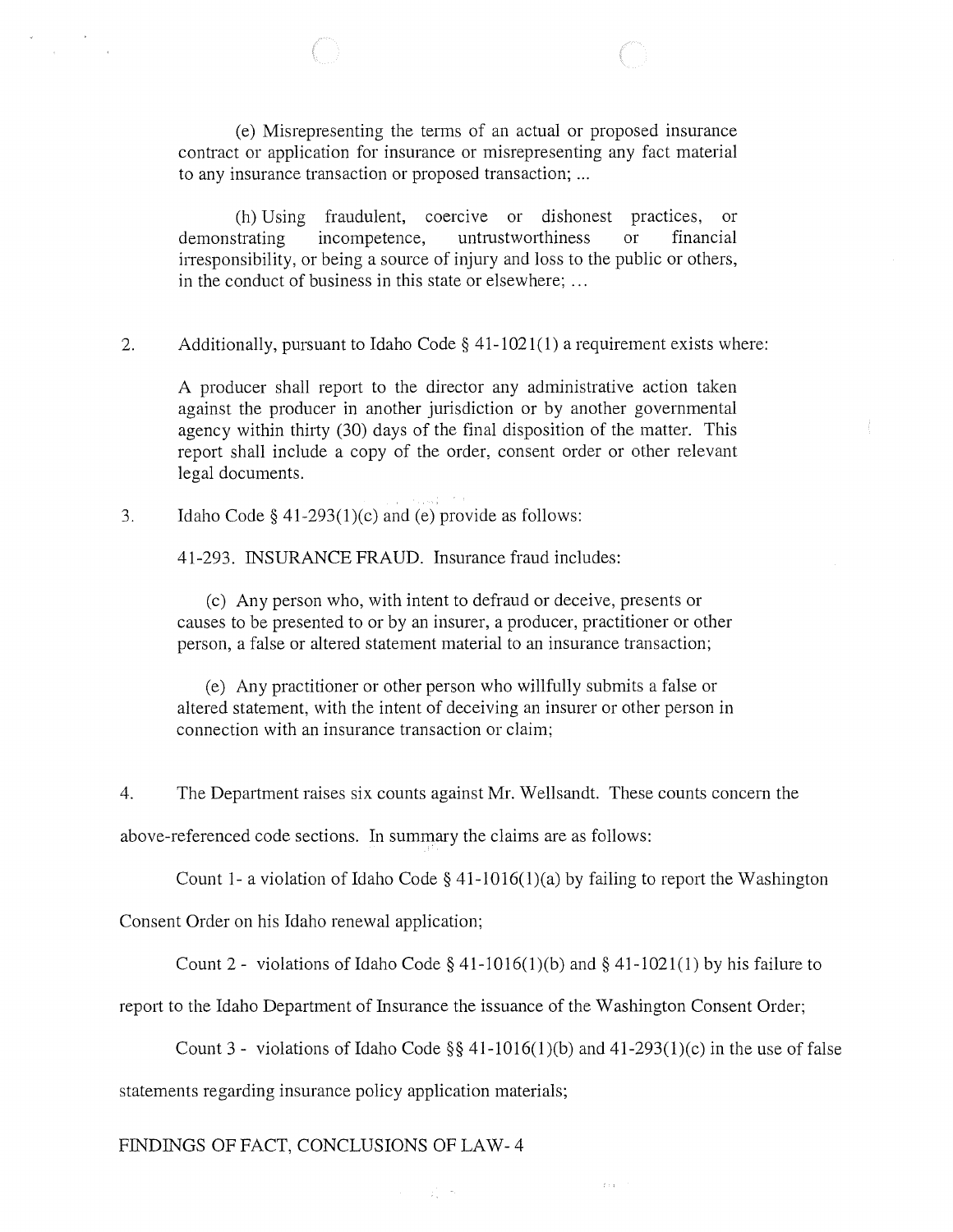Count 4 - violations of Idaho Code §§ 41-1016(1)(b) and 41-293(1)(e) the submission of false information regarding statements provided in annuity policy applications;

Count 5 - violation of Idaho Code § 41-1016(1)(e) by the misrepresentation of facts in policy applications; and

Count 6 - the violation of Idaho Code  $\S$  41-1016(1)(h) the use of dishonest practices.

5. In summary the Counts alleged by the Department of Insurance fall into two categories. The first (Counts 1 and 2) concern the failure of Mr. Wellsandt to report the disciplinary action undertaken by the Washington Office of Insurance Commissioner. The second (Counts 3-6) concern those improprieties involving the issuance of the annuity policies.

6. The provisions in Idaho Code § 41-1016(1) providing for the licensing and regulation of an insurance producer represent an exercise of the police power of the state. *Williams* v. O-*Connell,* 76 Idaho 121, 278 P.2d 196 (1954). Pursuant to the language of Idaho Code § 41- 1016(1) the Director of the Department may impose an administrative penalty as well as revoke or refuse issuance/renewal of an already existing license, when an applicant has violated provisions of Title 41 of the Idaho Code. Further, the Director may also impose these penalties based upon a finding that certain enumerated acts occurred.

7. The language of Idaho Code  $\S$  41-1021(1) is also clear, "a producer shall report to the director any administrative action taken against the producer in another jurisdiction or by another governmental agency within thirty (30) days of the final disposition of the matter." (Emphasis added).

8. The evidentiary record is clear in that Mr.WeIlsandt failed to report the Washington Consent Order on his renewal application materials. Of note is the fact that the entry of this Consent Order and the filing of the renewal application were in relatively close succession,

 $\label{eq:2.1} \frac{1}{2}\frac{1}{4}\left(\frac{1}{4}-\frac{1}{4}\right) = \frac{1}{2}\left(1+\frac{1}{4}\right)\left(\frac{1}{4}-\frac{1}{4}\right) = \frac{1}{2}\left(1+\frac{1}{4}\right)$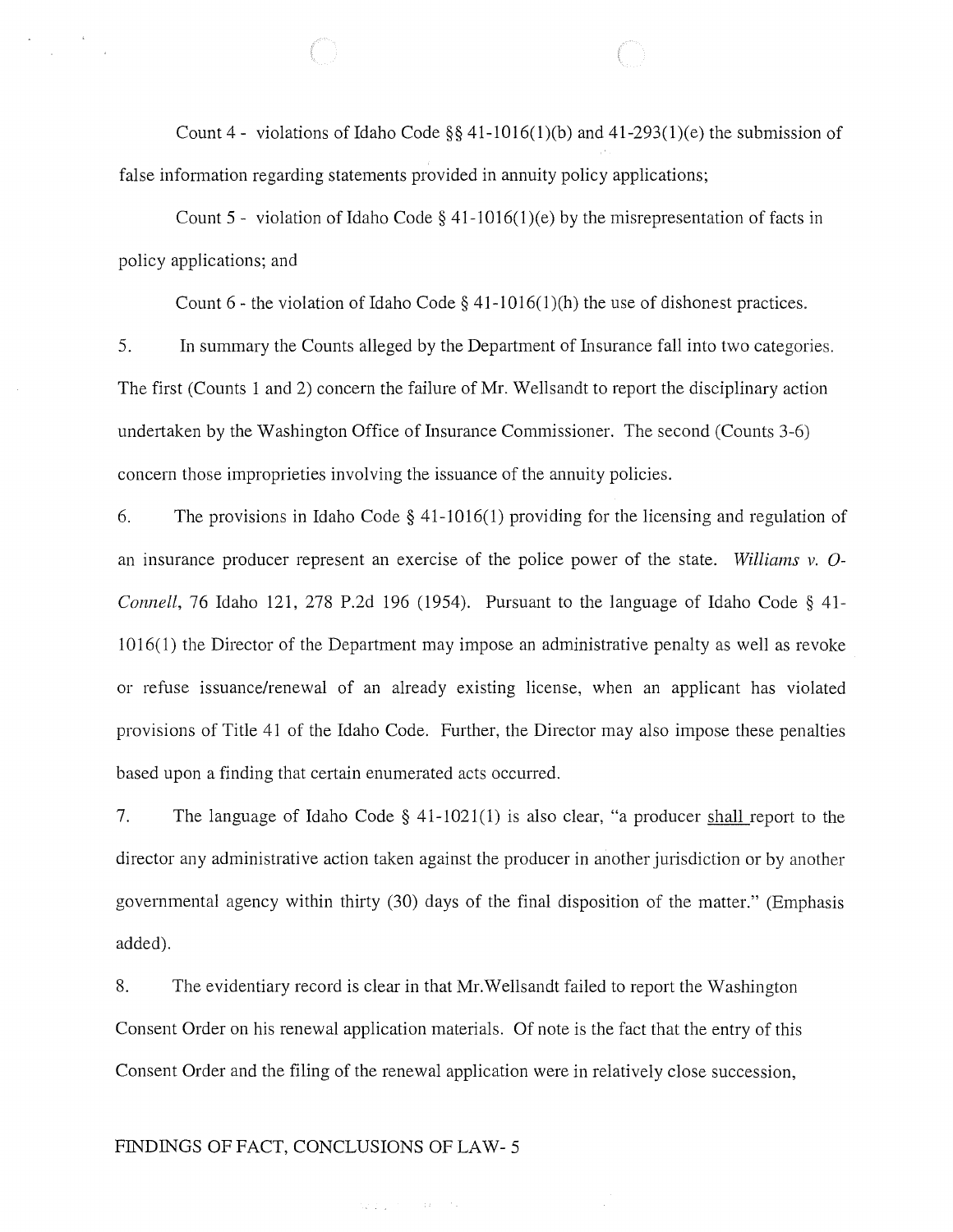transpiring approximately six weeks from each other. Certainly as a result no claim of remoteness of time or failure of recall can be advanced. Additionally, no confusion with the substantive language of the application request could be argued to exist. It is clear, therefore that Mr. Wellsandt either through inadvertence or other circumstances failed to correctly fill out the application materials regarding the existence of the Washington Consent Order. Testimony provided at hearing gave little further insight as to any rationale, other than a possible belief that the application reference concerned other matters. Hrg. Tr. 66/11-24: 67/4-7. This, however, is an insufficient rationale for incorrectly responding in light of the clear language of the application form.

9. Next, as to allegations regarding the reporting of the Washington Consent Order to the Idaho Department of Insurance it is clear that a producer is required to provide pertinent timely information to the agency. This information as expressed in Idaho Code § 41-1021(1) mandates that a licensed producer fulfill the obligation and inform the Idaho Department of Insurance within 30 days the fact that an administrative action has been undertaken against them by another jurisdiction. This requirement is ongoing and is not a matter which only need be addressed at times such as when a renewal application is filed. No evidence was presented in the record which would provide grounds for a excuse for the failure to report this information. This constitutes a violation of Idaho Code §  $41-1021(1)$  and in turn provides grounds under Idaho Code  $\S$  41-1016(1)(b) to impose an administrative penalty.

10. The second group of charges, found in Counts 3, 4, 5 and 6, which concern the improper issuance of the annuity policies and the false application materials, is from the record not as clear. In summary the record does show substantive violations by Mr. Wellsandt of several Idaho

 $\chi_{\rm{eff}}=2\epsilon_{\rm{T}}/r_{\rm{c}}$ 

 $\pm$  ,  $\tau$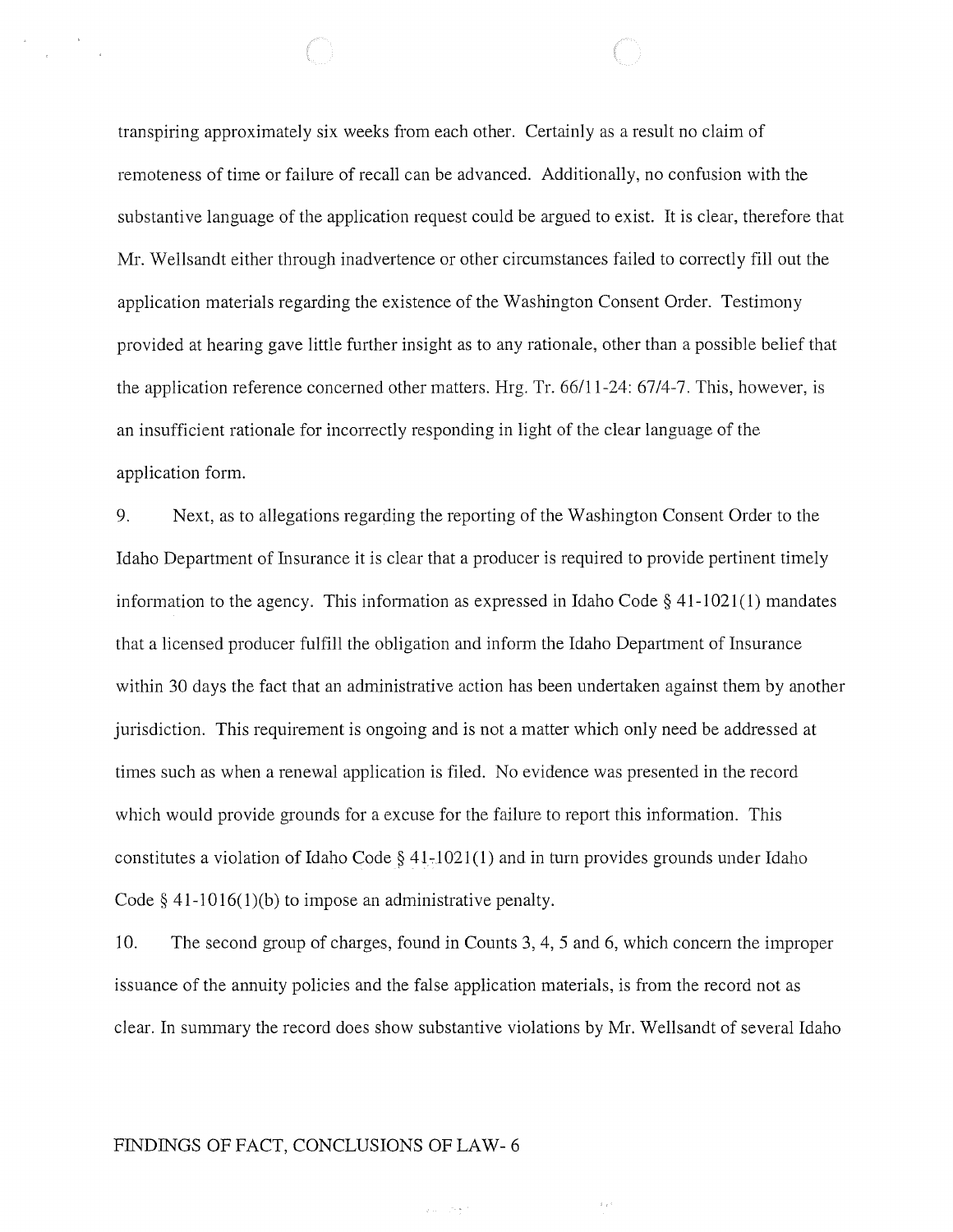Code provisions. These violations do warrant sanctions. A difficulty arises with the record as to exactly how many subject violations occurred.

11. The charges allege that Mr. Wellsandt submitted false policy application materials a total of fourteen times, each constituting a violation of the respective Idaho Code sections. This is based upon fourteen subject policies (thirteen policy holders with one individual having two policies) where material statements submitted in the applications was done falsely, with an intent to deceive or misrepresent. The falsehood at issue concerns the fact that some of the applicants signed the policy information in Idaho when in reality the forms were endorsed in Washington. In support, the Department relies in part upon the results of the investigation conducted by Allianz and the subsequent determination of the State of Washington Office of Insurance Commissioner with the corresponding findings of fact contained in the Consent Order.

12. It is not apparent if the State of Washington had before it, materials which were not presented in this pending matter in Idaho.

13. The investigation undertaken by Allianz into the activities of Mr. Wellsandt included gathering information from policy holders by way of letter survey and telephone calls. The assembled information is found in Department of Insurance Exhibit 7. As presented though, these materials have a number of inconsistencies regarding the ultimate matter of the subject application falsification. In particular it is noted that references to the locations where policy holders endorsed paperwork which was compiled in spreadsheet form (Department of Insurance Exhibit 7, pg. 26 - 27) differs from that found in the investigator annotations (Department of Insurance Exhibit 7, pg. 23 - 24); Hrg Tr. 65/13-21.

14. No explicit explanation for this inconsistency was provided at hearing. This pattern is present with a number of the individuals identified in the fourteen subject policies.

### FINDINGS OF FACT, CONCLUSIONS OF LAW- 7

 $\label{eq:2.1} \mathcal{L}_{\mu\nu} = \left[\begin{smallmatrix} 1 & 0 & 0 \\ 0 & 1 & 0 \end{smallmatrix} \right] \mathcal{L}_{\mu\nu} \left[\begin{smallmatrix} 1 & 0 \\ 0 & 1 \end{smallmatrix} \right] \mathcal{L}_{\mu\nu} \left[\begin{smallmatrix} 1 & 0 \\ 0 & 1 \end{smallmatrix} \right] \mathcal{L}_{\mu\nu}$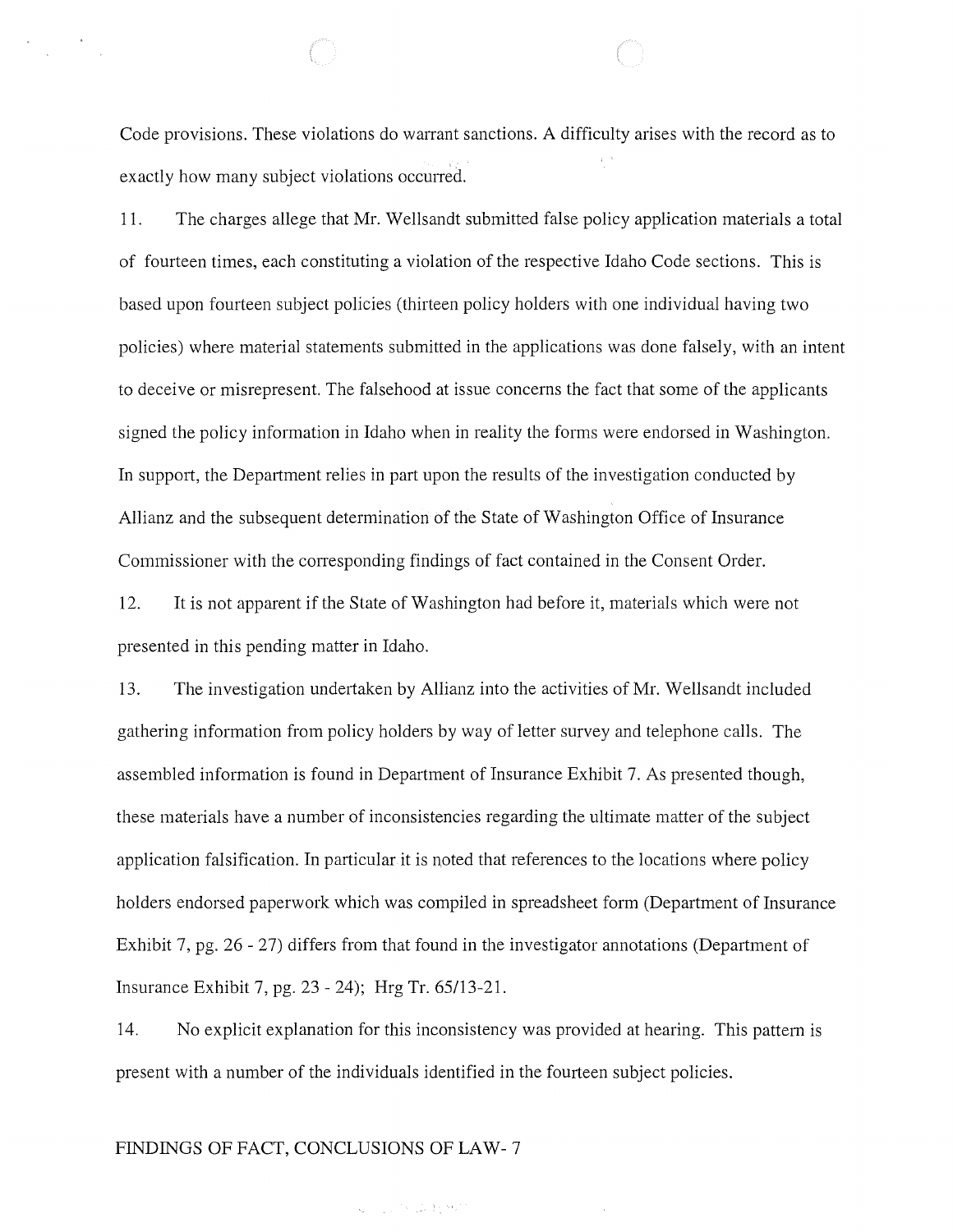15. As a result, it cannot affirmatively be determined that the charged number of fourteen violations occurred.

16. Nevertheless, the record does clearly establish, through the exhibits submitted by the Department (namely Exhibit 7, pg.  $21 - 27$ ); the language of the state of Washington Office of Insurance Commissioner Consent Order, Department of Insurance, Exhibit 2; and in particular the direct admission of Mr. Wellsandt that, at a minimum five false applications were generated and submitted by Mr. Wellsandt. Hr. Tr. *1912-6; 66/4-5.* 

17. Mr. Wellsandt's offered explanation regarding the falsification on the applications was to provide for issuance of an Idaho policy which would take advantage of benefits that would not have otherwise been available to Washington residents and provide for his clients the best possible annuity. Hrg. Tr. 4711-7; 5217-12; 19116-25; 20/1-2.

18. When noted that the activity was improper, Mr. Wellsandt's stated defense to these acts was either a claimed reliance on statements made by the Company or ignorance of the impropriety. Hr. Tr. 20/16-25; 2111-6; 31111-15; 59/2-24.

19. This explanation does not give grounds to excuse the violations. Clearly falsification of application information cannot be rationalized or justified simply by a claim of confusion or ignorance. Mr. Wellsandt was aware that the submitted information was inaccurate and was made for the purpose of having the policies issued, even if it may have been for the benefit of his clients. In mitigation though was the apparent capability of Allianz to resolve the issue with policy holders following the investigation. Department Of Insurance Exhibit 7.

20. Sufficient evidence is present to establish violations of Idaho Code  $\S$  41-1016(1)(b) and  $(1)(e)$  and  $(41-293(1)(c)$  and  $(1)(e)$ . This provides cause to impose sanctions against Mr. Wellsandt. Although these acts constitute violations of more than one related code provision,

#### FINDINGS OF FACT, CONCLUSIONS OF LAW- 8

 $\mathcal{Q}_k^{(1)}$  , and  $\mathcal{Q}_k^{(2)}$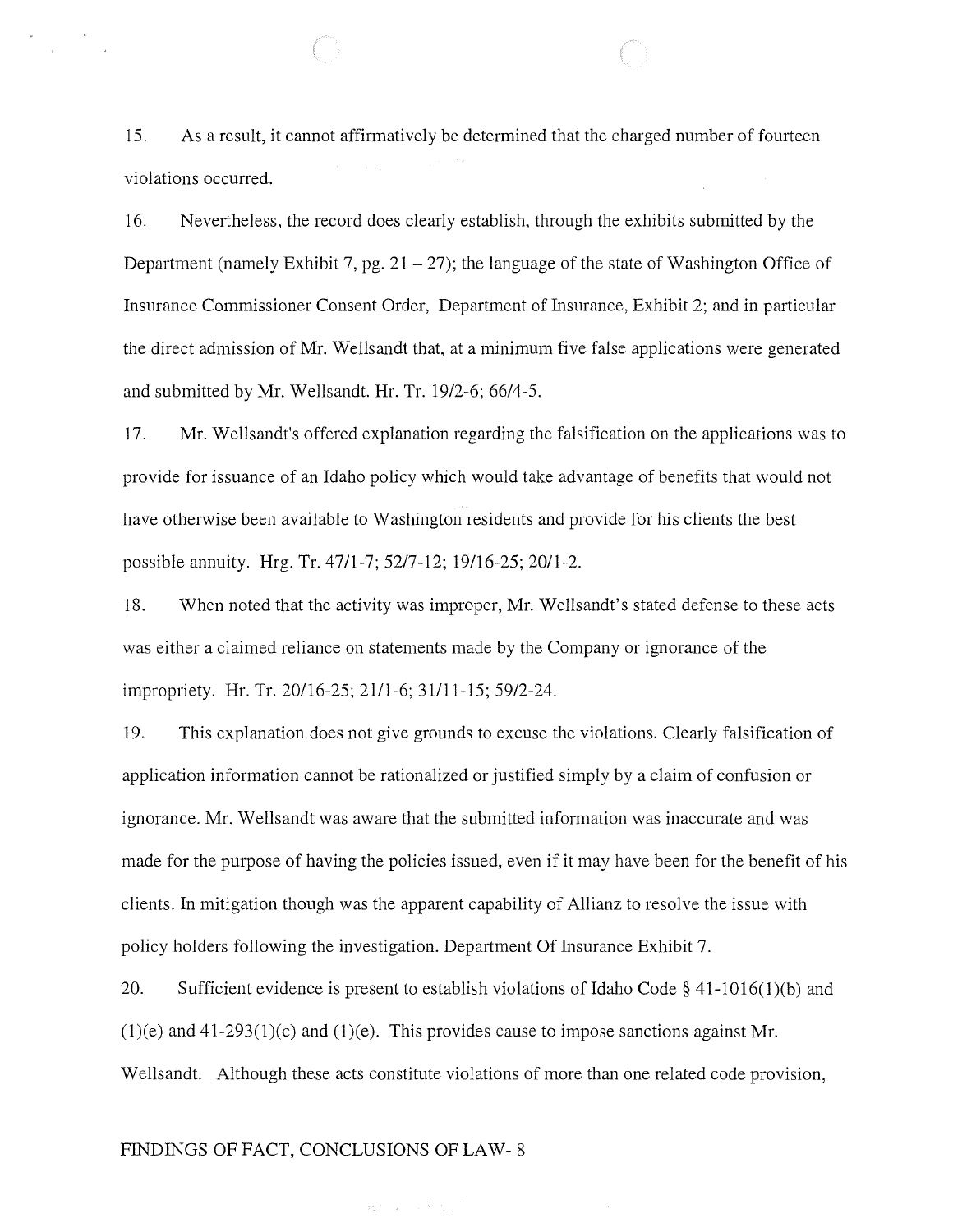for purposes of imposing sanctions the violations shall be considered as totaling five in number. Each act (that being each separate policy application submission) being considered the subject of the sanction.

21. These activities also constitute a violation of Idaho Code  $\S$  41-1016(1)(h), giving cause to impose sanctions.

### PRELIMINARY ORDER

Based upon the foregoing, it is hereby ordered that Douglas D. Wellsandt pay the following administrative penalties;

As a result of one violation of Idaho Code  $\S$  41-1016(1)(a) the sum of Five Hundred Dollars (\$500.00);

As a result of one violation of Idaho Code  $\S$  41-1016(1)(b) the sum of Five Hundred Dollars (\$500.00);

As a result of five violations of Idaho Code  $\S$  41-1016(1)(e) which also constitutes violations of  $\S$ § 41-1016(1)(b), (1)(h) and 41-293(c) and (e), the sum of One Thousand Dollars (\$1,000.00) for each violation, for a total of Five Thousand Dollars (\$5,000.00);

The entire monetary fine is then calculated at the sum of Six Thousand Dollars (\$6,000.00).

It is further ordered that Mr. Wellsandt's license be suspended for the period of six months.

#### IT IS SO ORDERED.

 $\frac{1}{\sqrt{2}}\left( \frac{1}{\sqrt{2}}\right) \frac{1}{\sqrt{2}}\left( \frac{1}{\sqrt{2}}\right) \frac{1}{\sqrt{2}}\left( \frac{1}{\sqrt{2}}\right) \frac{1}{\sqrt{2}}\left( \frac{1}{\sqrt{2}}\right) \frac{1}{\sqrt{2}}\left( \frac{1}{\sqrt{2}}\right) \frac{1}{\sqrt{2}}\left( \frac{1}{\sqrt{2}}\right) \frac{1}{\sqrt{2}}\left( \frac{1}{\sqrt{2}}\right) \frac{1}{\sqrt{2}}\left( \frac{1}{\sqrt{2}}\right) \frac{1}{\sqrt{2}}\left$ 

### **NOTIFICATION OF RIGHTS**

 $\langle\sigma_{\rm{eff}}\rangle_{\rm{eff}}=1.5$  and  $\sigma_{\rm{eff}}=0.01$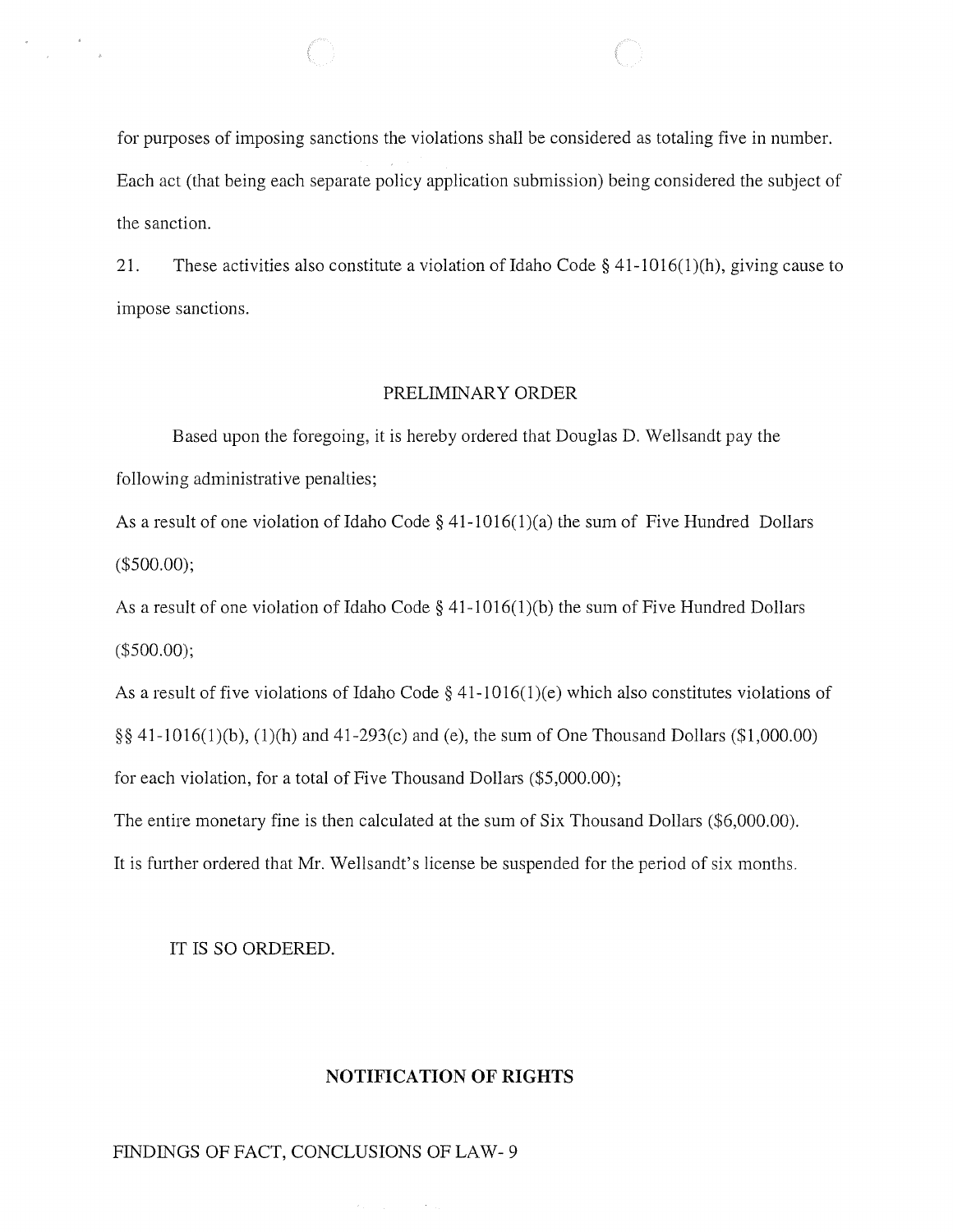This is a preliminary order of the Hearing Officer. It can and will become final without further action of the Department of Insurance unless any party petitions for reconsideration before the Hearing Officer or appeals to the Director for the Department of Insurance (or the designee of the Director). Any party may file a motion for reconsideration of this preliminary order with the Hearing Officer within fourteen (14) days of the service date of this order. The Hearing Officer will dispose of the petition for reconsideration within twenty-one (21) days of its receipt, or the petition will be considered denied by operation of law. *See* Idaho Code § 67-5243(3).

Within fourteen (14) days after (a) the service date of this preliminary order, (b) the service date of the denial of a petition for reconsideration of this preliminary order, or (c) the failure within twenty-one (21) days to grant or deny a petition for reconsideration of this preliminary order, any party may in writing appeal or take exception to any part of the preliminary order and file briefs in support of the party's position on any issue in the proceeding to the Director of the Department of Insurance (or the designee of the Director.) Otherwise, this preliminary order will become a final order of the Department of Insurance.

If any party appeals or takes exception to this preliminary order, opposing parties shall have twenty-one (21) days to respond to any party's appeal within the Department of Insurance. Written briefs in support of or taking exception to the preliminary order shall be filed with the Director of the Department of Insurance (or the designee of the Director). The Director may review the preliminary order on his own motion.

If the Director of the Department of Insurance (or his designee) grants a petition to review the preliminary order, the Director (or his designee) will allow all parties an

### FINDINGS OF FACT, CONCLUSIONS OF LAW-10

 $\mathcal{H}^{\mathcal{A}}(\mathcal{A})$  and  $\mathcal{H}^{\mathcal{A}}(\mathcal{A})$  and  $\mathcal{H}^{\mathcal{A}}(\mathcal{A})$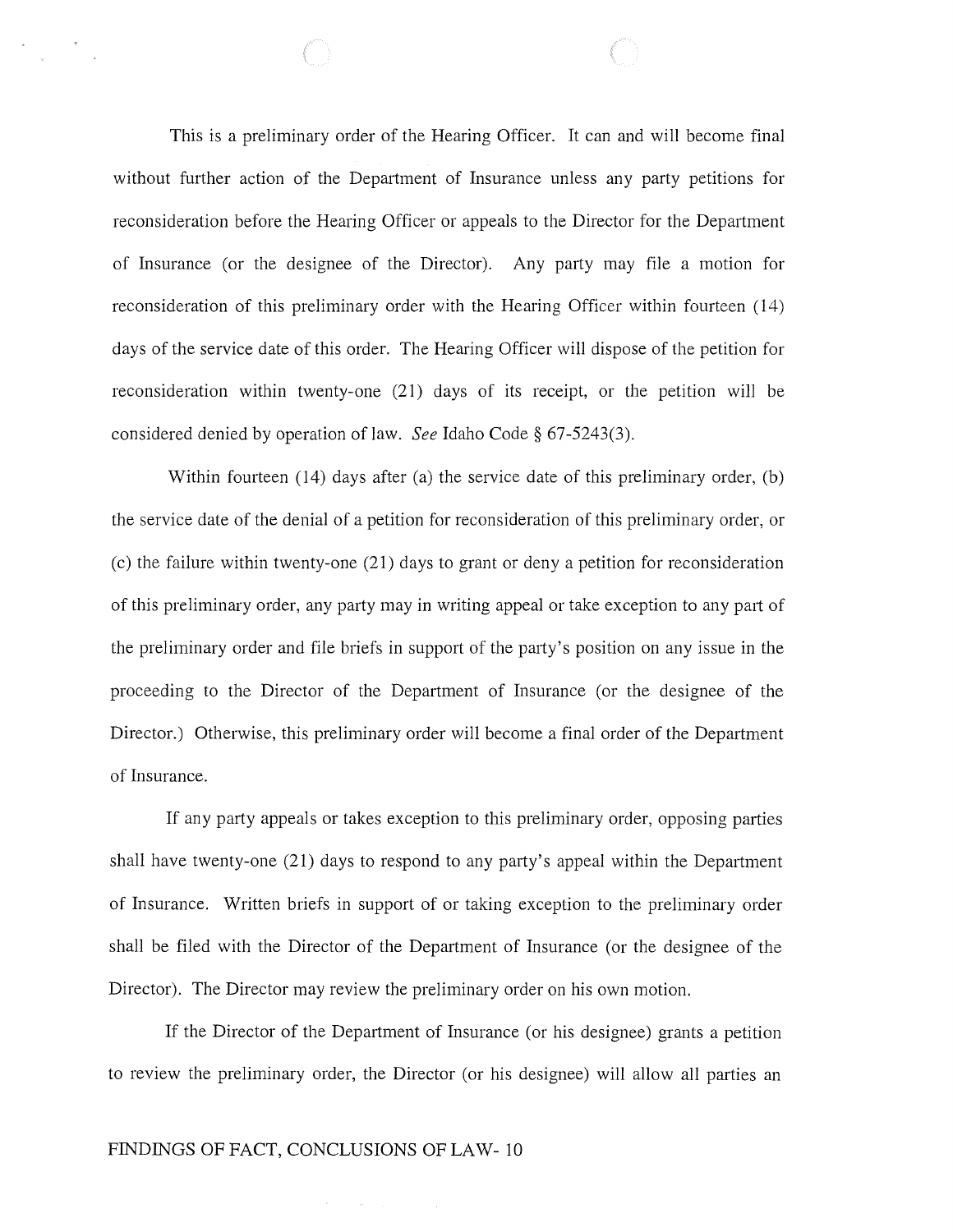opportunity to file briefs in support of or taking exception to the preliminary order and may schedule oral argument in the matter before issuing a final order. The Director (or his designee) will issue a final order within fifty-six (56) days of receipt of the written briefs or oral argument, whichever is later, unless waived by the parties for good cause shown. The Director (or his designee) may remand the matter for further evidentiary hearings if further factual development of the record is necessary before issuing a final order.

Pursuant to Idaho Code §§ 67-5270 and 67-5272, if this preliminary order becomes final, any party aggrieved by the final order or orders previously issued in this case may appeal the final order and all previously issued orders in this case to district court by filing a petition in the district court of the county in which: (1) the hearing was held, (2) the final agency action was taken, (3) the party seeking review of the order resides, or operates its principal place of business in Idaho, or (4) the real property or personal property that was the subject of the Department's action is located.

This appeal must be filed within twenty-eight (28) days of this preliminary order becoming final. *See* Idaho Code § 67-5273. The fling of an appeal to district court does not itself stay the effectiveness or enforcement of the order under appeal.

DATED this  $4\pi$  day of July, 2012.

/ V. <u>N</u>. l.

Hearing Officer